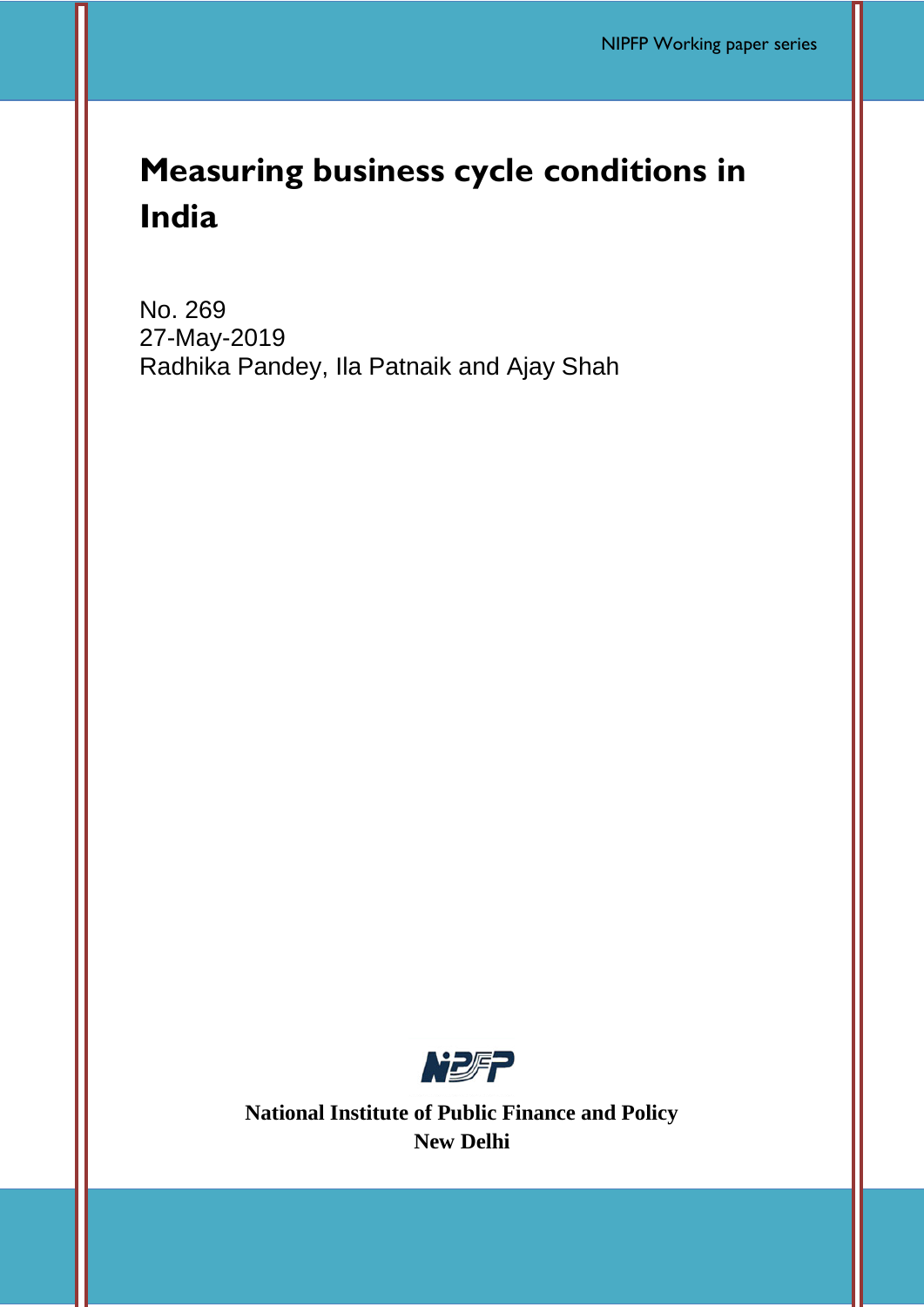# <span id="page-1-0"></span>Measuring business cycle conditions in India

Radhika Pandey<sup>∗</sup> Ila Patnaik Ajay Shah

27th May 2019

#### Abstract

We develop a measure of business cycle conditions at a quarterly frequency – the coincident indicator – that better utilises the limited data resources available in India. The new indicator has a historical time series from 1999 onwards. The methods used here feature numerous improvements upon previous work in the field.

<sup>∗</sup>We thank Pramod Sinha for valuable inputs into this work. The views expressed in this paper are the authors' personal opinion.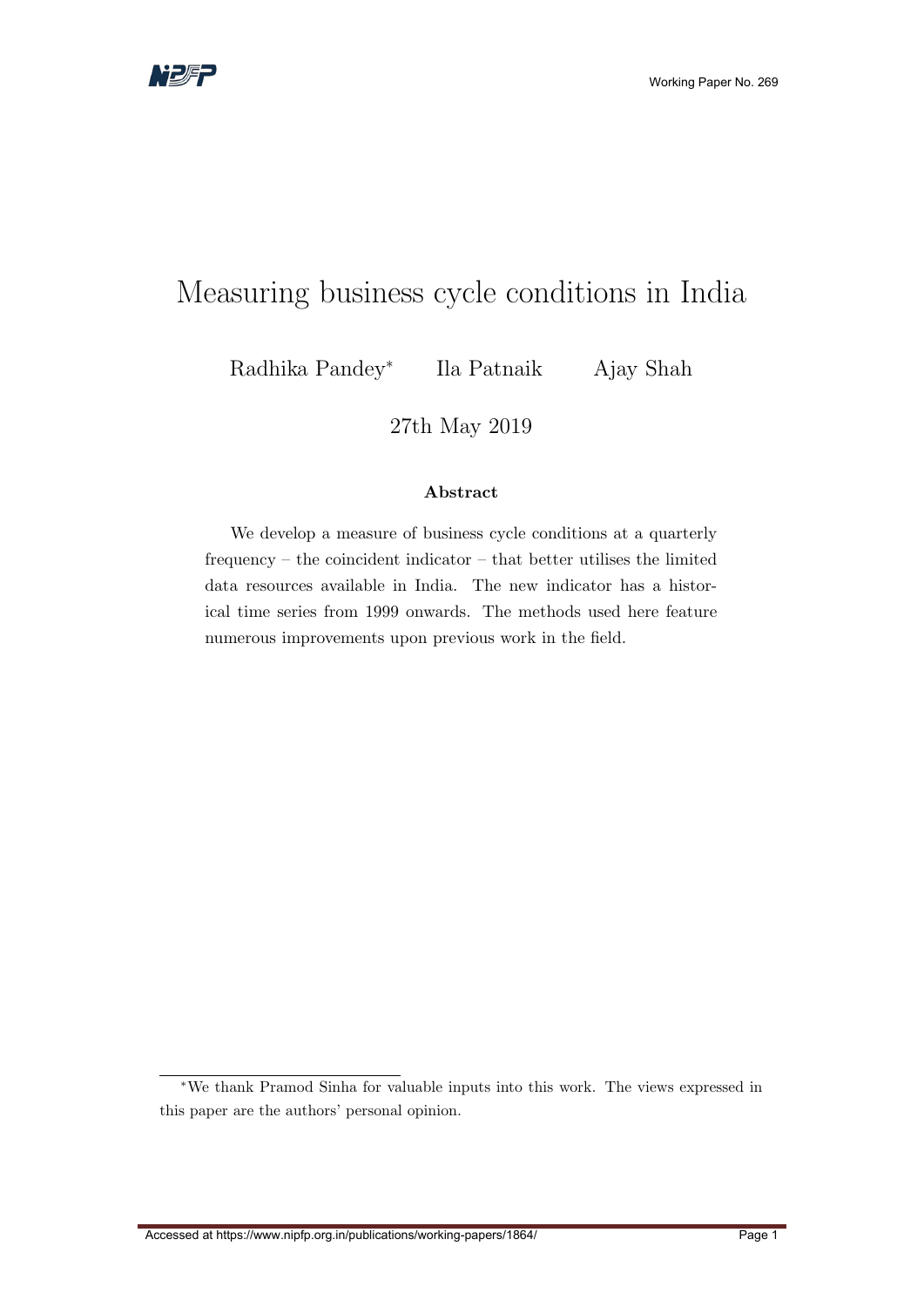

## **Contents**

| Introduction |
|--------------|
|              |

- [2 The coincident indicator](#page-5-0)
- [3 Choice of the reference series](#page-6-0)

### [4 Methodology for identifying coincident series](#page-8-0)

| 4.1 Standardisation and filtering of series |                                          |  |  |
|---------------------------------------------|------------------------------------------|--|--|
| 4.2 Selection of coincident indicators      |                                          |  |  |
|                                             |                                          |  |  |
|                                             | 4.2.2 Harding-Pagan Index of Concordance |  |  |
|                                             |                                          |  |  |

### [5 Applying these methods for India](#page-14-0)

| 5.1 Adaptations of the methods that better suit Indian conditions |
|-------------------------------------------------------------------|
|                                                                   |
| 5.3 Identification of coincident series                           |
| 5.4 Aggregation of variables into the coincident indicator        |

[5.5 Calculation of coincident indicator: An example](#page-20-0) . . . . . . . .

### [6 Choosing an optimum span of data](#page-20-1)

[7 Conclusion](#page-21-0)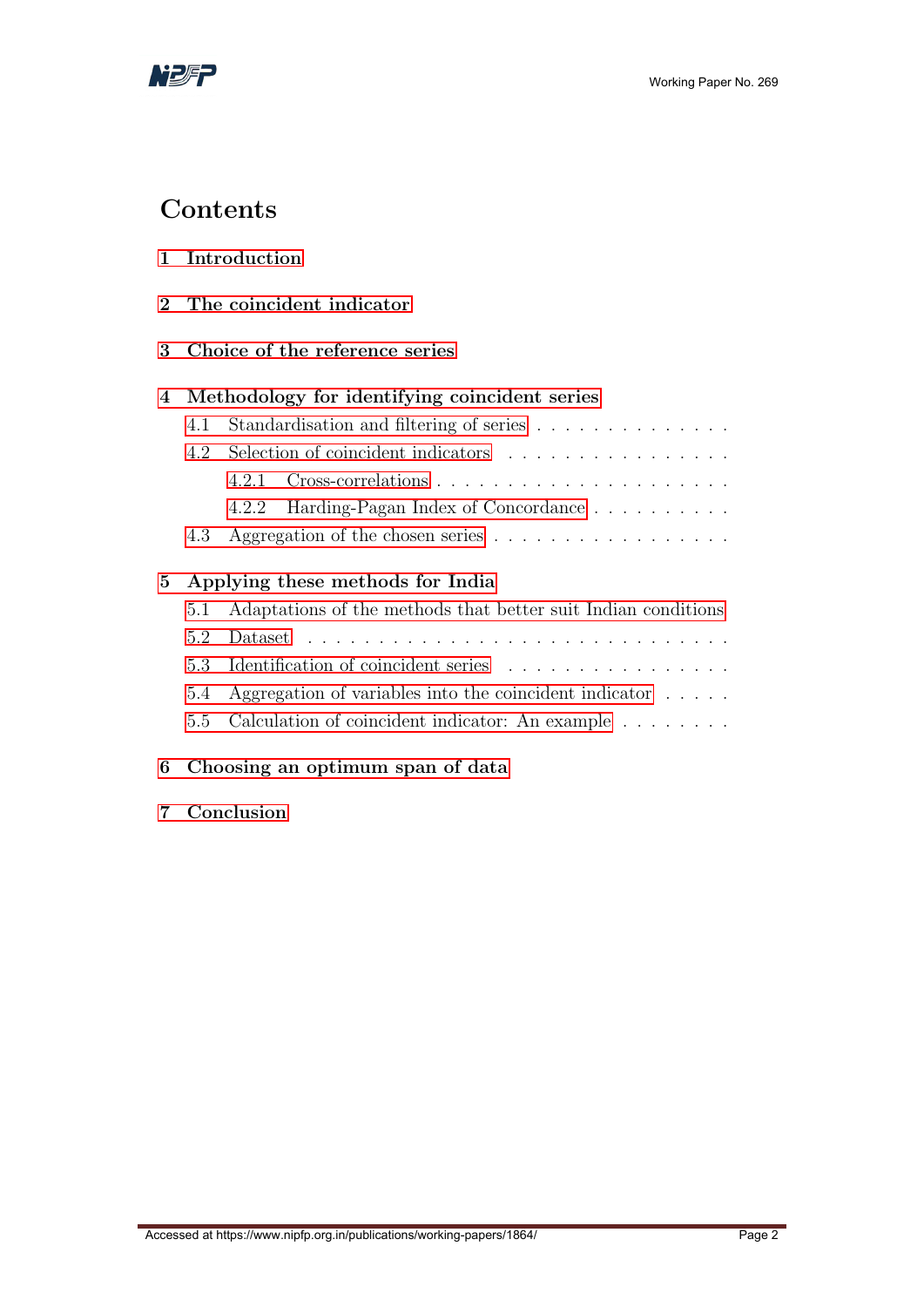

#### <span id="page-3-1"></span>Box 1: Research program on Indian business cycles

- 1. [Patnaik and Sharma](#page-33-0) [\(2002\)](#page-33-0) worked out dates for business cycle recessions, in the pre-liberalisation period, using annual GDP data. It then constructed a composite coincident indicator using the quarterly GDP series as the reference series.
- 2. [Ghate et al.](#page-32-0) [\(2013\)](#page-32-0) presented the business cycle stylised facts for the Indian economy from 1950 to 2010.
- 3. In [Bhattacharya et al.](#page-31-0) [\(2016\)](#page-31-0), we established procedures for seasonal adjustment of time series.
- 4. In [Pandey et al.](#page-33-1) [\(2017\)](#page-33-1), we arrived at dates for the old GDP series for the 1996-2014 period.
- 5. In [Pandey et al.](#page-33-2) [\(2019\)](#page-33-2), we presented a historical account of the business cycle chronology for the Indian economy, and describe the economic conditions that shaped the nature of cycles in the pre and post liberalisation period.

## <span id="page-3-0"></span>1 Introduction

Business cycle analysis has become more important in India. In the preliberalisation period, the Indian economy was driven primarily by short-lived monsoon and oil shocks [\(Patnaik and Sharma, 2002;](#page-33-0) [Shah, 2008\)](#page-33-3). After 1991, structural transformation and greater market orientation have led to the emergence of a more conventional investment-inventory cycle, that is related to the mainstream conception of business cycles [\(Ghate et al., 2013\)](#page-32-0). Business cycle measurement is, then, particularly important for the recent decades.

At the essence of the notion of a business cycle is a shared movement in a large number of macroeconomic series. The GDP growth rate alone – even if adequately measured in terms of timeliness and reliability – does not suffice in identifying the state of the business cycle.

This paper builds on a research program on Indian business cycles that began in 1996 (See Box [1\)](#page-3-1). In this paper, we carry this research program forward to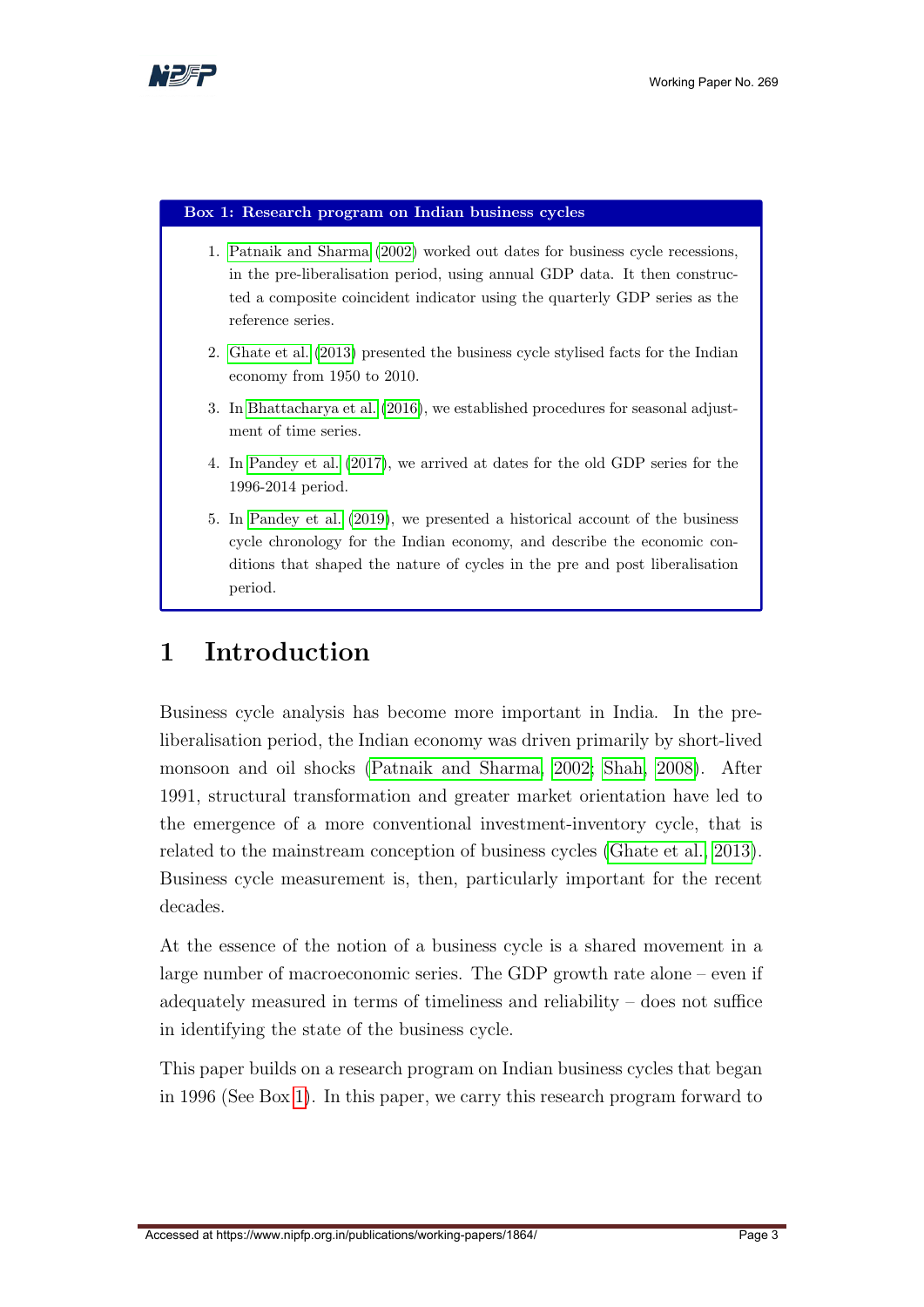

forming a composite coincident indicator for the Indian economy for the post liberalisation period. We build on the pioneers of business cycle measurement in India [\(Mall, 1999;](#page-32-1) [Chitre, 2001;](#page-31-1) [Dua and Banerji, 1999,](#page-31-2) [2001\)](#page-31-3). We improve upon their work in four respects: (a) A shift from annual to quarterly data, (b) with a larger number of well measured macroeconomic series, (c) sound statistical procedures for seasonal adjustment, and (d) improved statistical procedures for the classification of indicators and aggregation into an index.

The standard techniques in business cycle measurement, which are employed worldwide, run through the following steps:

- 1. A reference series, typically GDP, is chosen, and a dating of the business cycle is obtained.
- 2. A large database of well measured time-series is constructed. On one hand, this database should be as large as possible, but at the same time, many elements of the Indian statistical system yield poorly measured time-series and judgement has to be exercised in avoiding these.
- 3. Seasonal adjustment is performed for all these series.
- 4. Each of the series is classified as being 'leading', 'lagging' or 'coincident' depending on whether turning points appear before, with or after the turning points in the reference series.
- 5. The group of indicators which are coincident are combined into a coincident index, and the group of indicators which are leading are combined into a leading index.

In India, there are now 72 quarterly time series with fairly sound measurement for the period from 2005 to 2018, and 67 time series for the period from 1999 to 2018.

The changes in the methodology for GDP measurement, by the Central Statistical Organisation in 2015, have engendered an expert debate on national income measurement [\(Nagaraj, 2015;](#page-33-4) [Sapre and Sinha, 2016;](#page-33-5) [Sengupta, 2015\)](#page-33-6). This has increased the relevance of the present study. The coincident indicator that is developed here can yield a useful measure of the state of the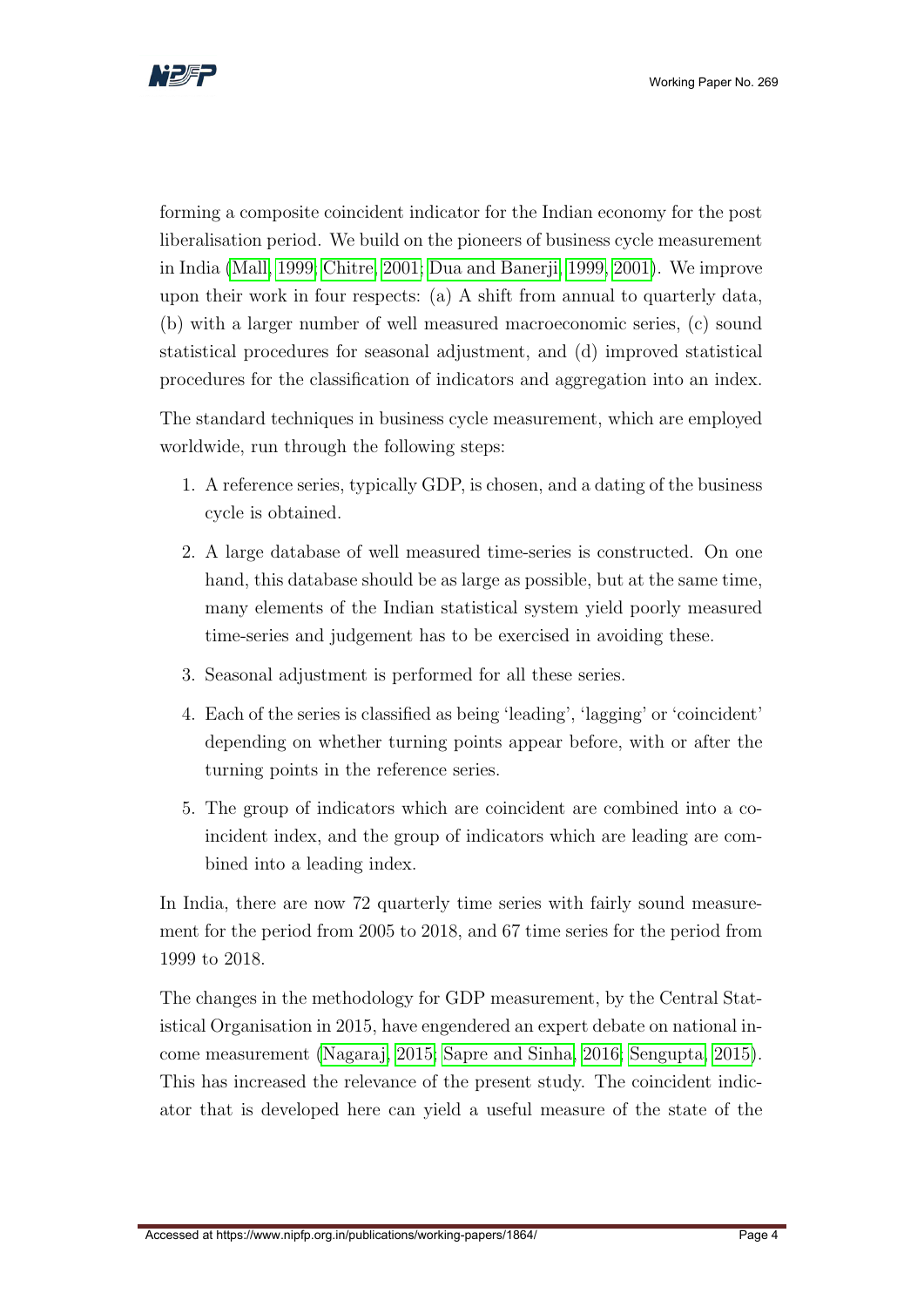

business cycle, without relying on GDP data.

The remainder of this paper is structured as follows: Section [2](#page-5-0) presents the motivation for constructing coincident indicators especially in reference to an emerging economy like India. Section [3](#page-6-0) describes net sales as a reasonable reference series in the absence of a reliable GDP series. Section [4](#page-8-0) details the methodology used to identify the coincident series and their aggregation into an index. Section [5](#page-14-0) describes the application of these methods towards construction of a coincident index for India. Section [6](#page-20-1) shows how the span of data influenced our methods. Section [7](#page-21-0) concludes the paper.

## <span id="page-5-0"></span>2 The coincident indicator

GDP is an important measure of economic activity, but it is released with a considerable lag. The coincident indicator aims to provide a more timely indication of economic activity.

In an advanced economy, GDP is reasonably well measured. Business cycle measurement, nevertheless, pursues the construction of a coincident index, on the grounds that GDP fluctuations can sometimes reflect one-off phenomena, and business cycle phenomena are best seen as the co-movement across a large number of series. The coincident indicator, a tool for aggregation of many macroeconomic series, would in general better reveal business cycle conditions when compared with GDP.

While this is widely used in advanced economies to gauge the state of economic activity [\(Gillitzer et al., 2005;](#page-32-2) [Graff and Etter, 2004\)](#page-32-3), the application in emerging economies is limited owing to the lack of databases of historical time series [\(Mongardini and Saadi-Sedik, 2003\)](#page-33-7). However recent studies have begun to analyse the stylised facts of business cycles in emerging and developing markets, and construct coincident and leading indicators [\(de Cabo Verde,](#page-31-4) [2012\)](#page-31-4).

In a setting like Turkey, China or India, there are concerns about GDP meas-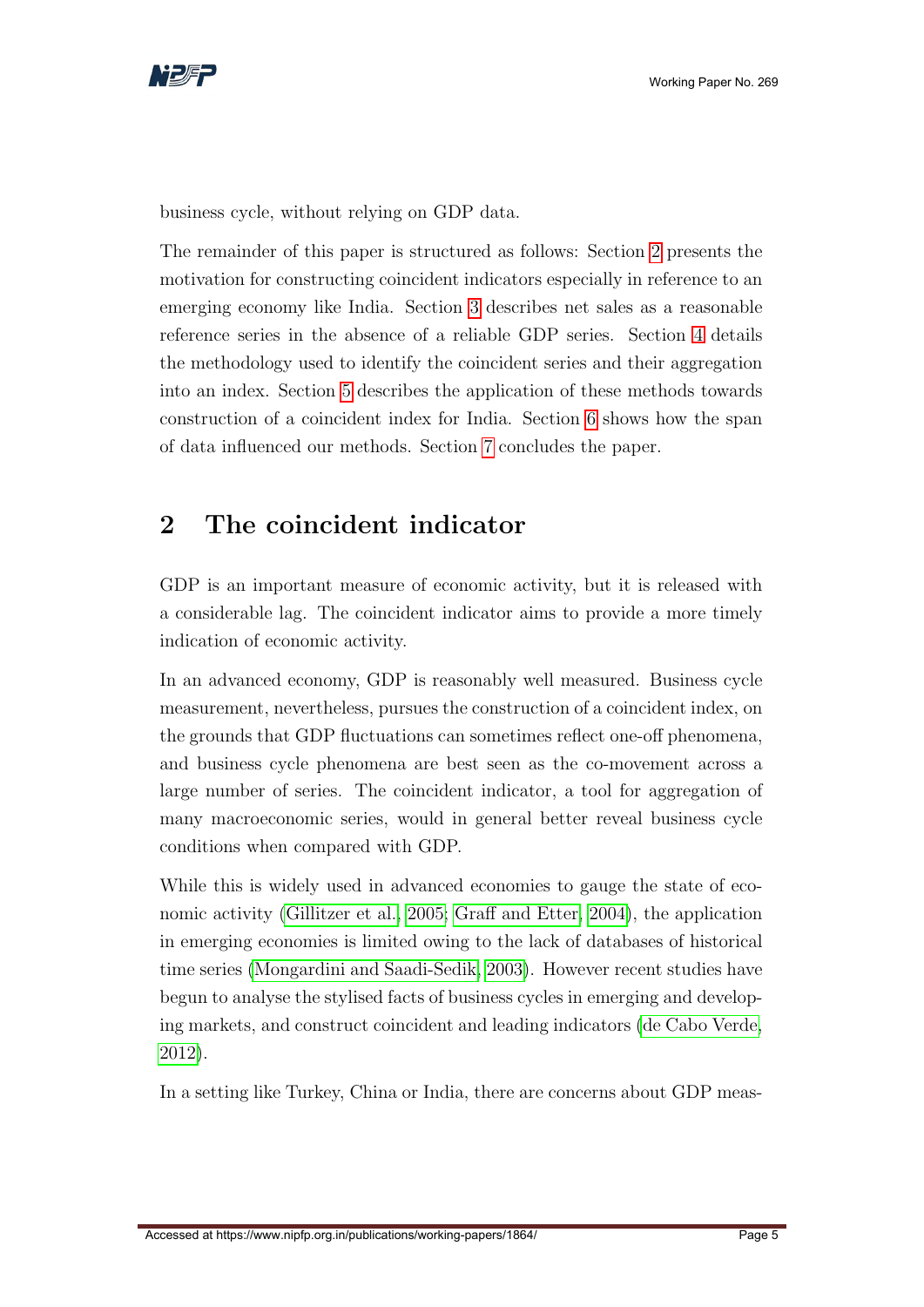

urement itself [\(Sengupta, 2015;](#page-33-6) [Sapre and Sinha, 2016;](#page-33-5) [EPW, 2015;](#page-32-4) [Nagaraj,](#page-33-4) [2015\)](#page-33-4). Here, there is an additional motivation in favour of constructing a coincident index, as this can be a useful output proxy, which can read the evolution of the economy when GDP is not well measured.

Our work here is analogous to the 'Li Keqiang index' which is used in China in response to concerns about GDP measurement. When compared with this index, however, our methods are located in mainstream tools for business cycle measurement while the Li Keqiang index is an ad hoc measure.

GDP growth is widely viewed as the single summary statistic that portrays business cycle conditions. The coincident indicator is expected to better reveals business cycle conditions for three classes of reasons: (a) Measurement error of GDP data (b) Timeliness of GDP data (c) One-off difficulties in GDP numbers which are avoided by going to the first principles of business cycle theory, the idea that the business cycle is the co-movement seen in a large number of macroeconomic time series. These three issues motivate our work on the coincident indicator.

## <span id="page-6-0"></span>3 Choice of the reference series

The reference series is a summary measure about the business cycle conditions in the economy. Any system of business cycle analysis has to start at choosing a reference series, and establishing a chronology of its turning points. Coincident, leading and lagging indicators are then defined with reference to the cyclical turning points of the reference series.

There is a literature that has constructed the coincident indicator for India [\(Mall, 1999;](#page-32-1) [Dua and Banerji, 1999,](#page-31-2) [2001;](#page-31-3) [Patnaik and Sharma, 2002\)](#page-33-0). Most of these studies focus on the pre-liberalisation period. There are a few studies which work on the post liberalisation period [\(Dua and Banerji, 2006;](#page-31-5) [RBI,](#page-33-8) [2006\)](#page-33-8). These papers use GDP, GDP excluding agriculture, or IIP as the reference series.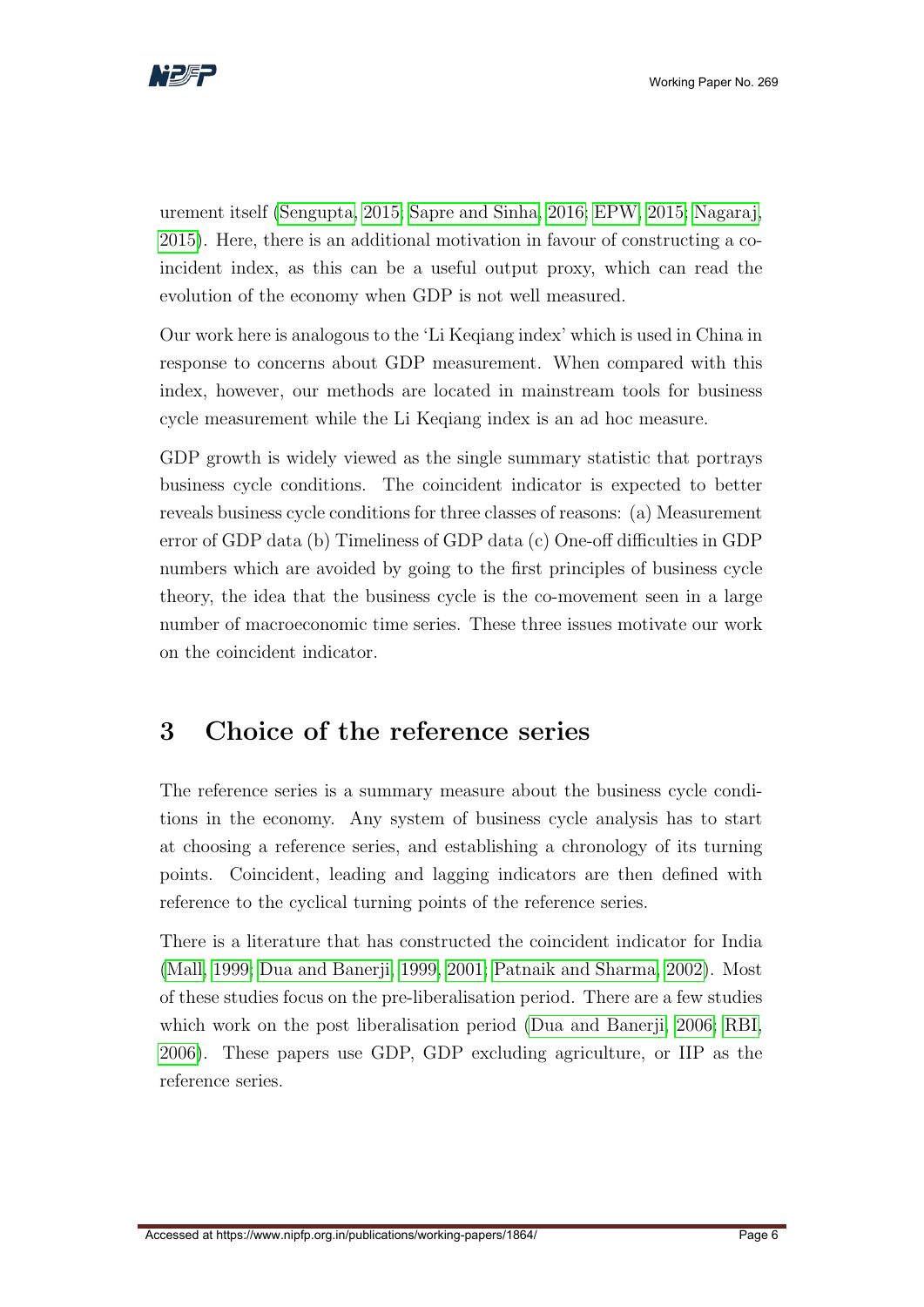

Alternative 1: GDP. GDP is an obvious choice for a reference series as it measures the total output of the economy. If agriculture and government are excluded from GDP, this would yield a good measure of the private economy that is unaffected by weather shocks or government policy decisions. However, given the difficulties of GDP measurement in India, there is a concern that flaws in GDP (if chosen as the reference series) would propagate into flaws in the resulting coincident indicator.

Alternative 2: IIP. In the international literature, the index of industrial production is widely used as a measure of business cycle conditions.[1](#page-1-0) [Pandey](#page-33-1) [et al.](#page-33-1) [\(2017\)](#page-33-1) find that the turning points chronology of IIP is broadly similar to the old GDP series. However, the IIP is of limited value in India, as manufacturing is a small part of the economy. In addition, the IIP has significant difficulties of measurement [\(Nagaraj, 1999,](#page-33-9) [2002\)](#page-33-10). Recently the IIP series also underwent a base year change, and a consensus has yet to emerge about the quality of measurement.

Alternative 3: Net sales of listed companies. A third option could be to construct a reference series from the results reported by all listed companies each quarter. We construct an index of the net sales of listed firms [\(Dua](#page-31-6) [et al., 2013\)](#page-31-6). This works with the listed firms observed in the CMIE Prowess database. Finance companies are excluded as there are concerns about the comparability of their accounting data. Oil companies are excluded as their revenues jump around sharply with global crude oil prices and Indian policy decisions on administered prices which yields fluctuations that do not reflect domestic business cycle conditions.

The methodology of index constructions looks at each two consecutive quarters, identifies a panel of firms observed in both quarters, and works out the percentage change in the sum of net sales across all the firms observed. These percentage changes are cumulated to construct a net sales index. This index

<sup>&</sup>lt;sup>1</sup>Until 2012, the OECD system of composite leading indicators used the IIP as a reference series for most countries, which is available on a monthly basis and displayed strong comovements with GDP. Since April, 2012, they have switched to GDP as the reference series. See <http://www.oecd.org/sdd/leading-indicators/49989659.pdf>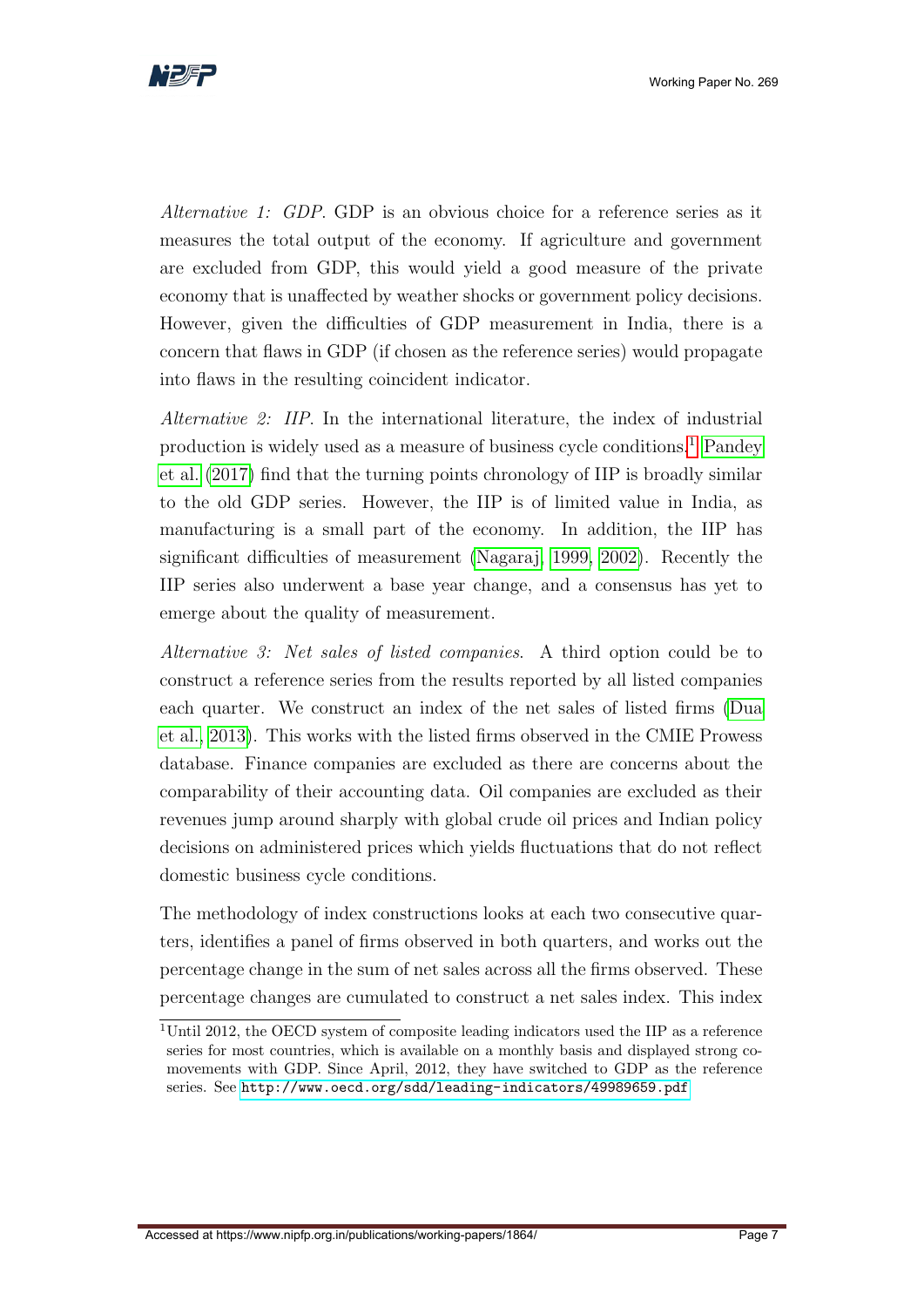

#### <span id="page-8-1"></span>Figure 1 Year-on-year growth in net sales

The figure shows the year-on-year growth in net sales of non-oil, non financial firms. The shaded region shows the periods of recession identified using the old GDP series. Three episodes of recession are identified: 1999 Q4-2003 Q1, 2007 Q2-2009 Q3, and 2011 Q2 to 2012 Q4. The trajectory of net sales index conforms with the turning points identified using GDP series. We see a decline in the growth of net sales index during the identified periods of recession using the old GDP as the reference series.



proves to correlate well with the old GDP series.

Figure [1](#page-8-1) shows the year-on-year growth of this quarterly time-series. [Pandey](#page-33-1) [et al.](#page-33-1) [\(2017\)](#page-33-1) find that the periods of recession identified in the net sales index are broadly in conformity with the recession periods using the old GDP data (2004-05 base year) as the reference series.

## <span id="page-8-0"></span>4 Methodology for identifying coincident series

No single indicator can be considered as a reliable proxy of business cycles at all times. At the essence of business cycle research is the idea of monitoring a large variety of indicators, where the turning points coincide with the reference series. As [Burns and Mitchell](#page-31-7) [\(1946\)](#page-31-7) say: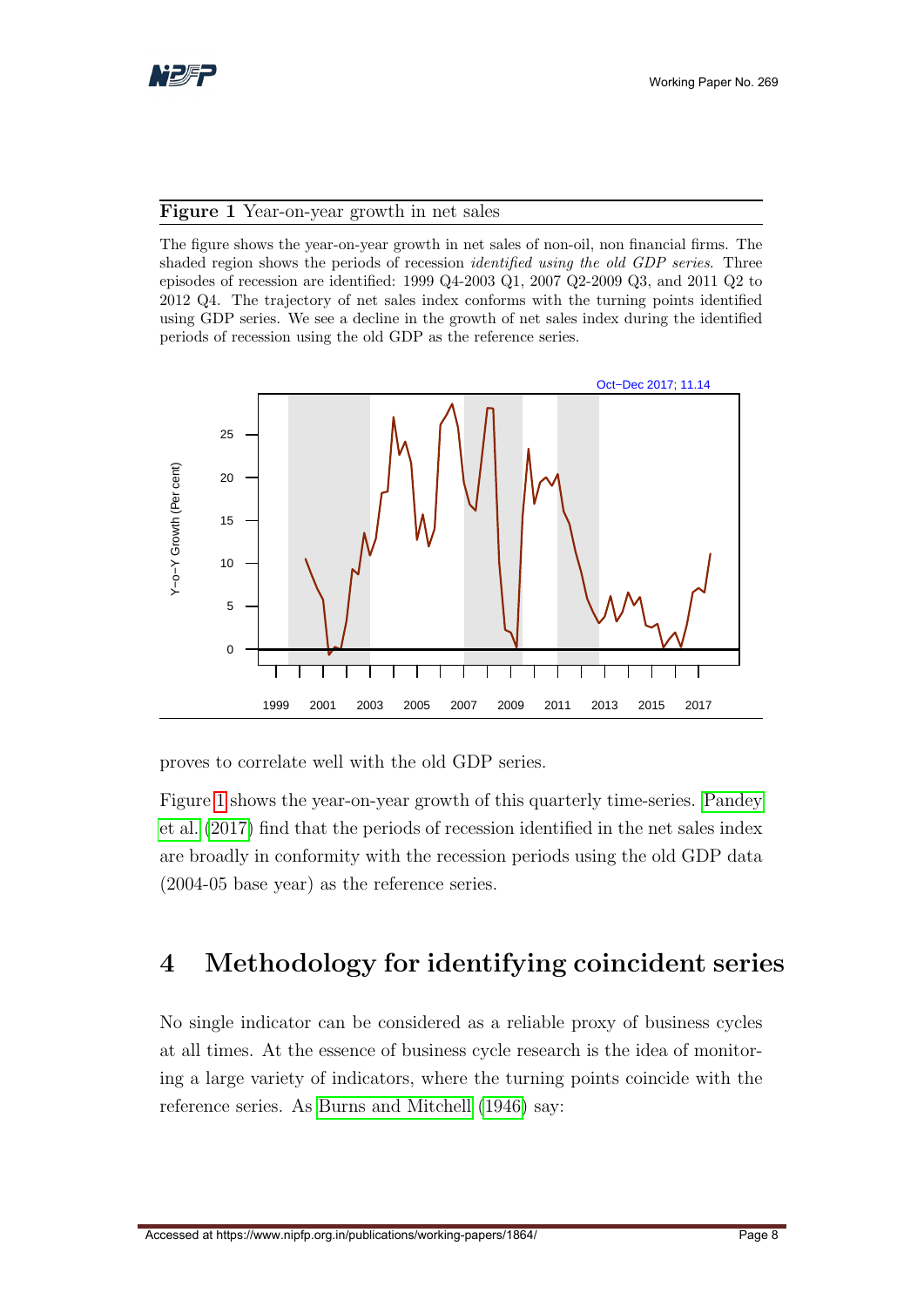

Our definition presents business cycles as a consensus among expansions in 'many' economic activities, followed by similarly generalised recessions, contractions and revival.

Thus, we seek to identify many series which are coincident with the reference series. The ideal choice of a coincident series would be one which shows the same turning points as the reference series and exhibits high cross-correlation with the reference series. Before we get to the identification of coincident series, we need to pre-process the data.

### <span id="page-9-0"></span>4.1 Standardisation and filtering of series

The first step involves selecting a set of variables and standardising them [\(Pandey et al., 2017\)](#page-33-1).

- 1. Selection of indicators: The selection of candidate series for coincident analysis is based on certain criteria:
	- (a) Frequency: We require quarterly frequency data, with adequate span. Some important new measures are now available, such as monthly labour market data, but they are only observed for a few years and thus must be excluded from this analysis.
	- (b) Economic significance: The timings of cyclical upswings and downswings must be economically logical.
	- (c) Data quality: Each of these series must have information gathering and processing in a statistically reliable way. We have studied the underlying methods used by all available time-series in India, which are visible at a quarterly frequency, and chosen a subset that appears to have sound measurement.
- 2. Seasonal adjustment of candidate series and adjustment for outliers. We build on our work in [Bhattacharya et al.](#page-31-0) [\(2016\)](#page-31-0). Alongside the construction of seasonally adjusted data, we ensure careful treatment of extreme values, which improves the robustness of the resulting coincident indicator.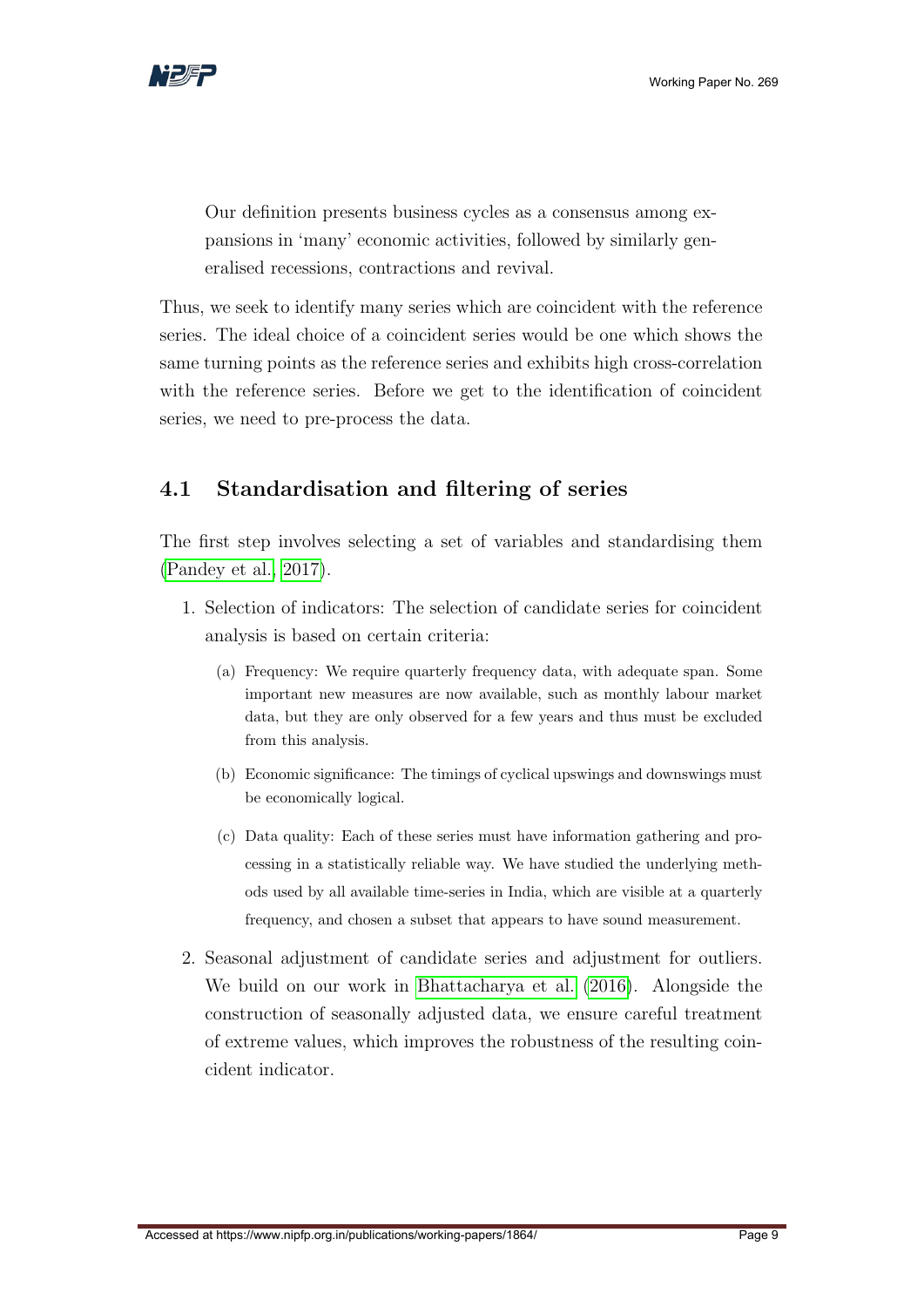

3. Extraction of cycles: The next step involves determination of the concept of a cycle in each series. The classical definition of business cycles, used by the NBER, refers to the determination of turning points in the level of economic activity. In the Indian setting, it is more useful to think in terms of a growth cycle. Business cycles fluctuations are then understood as deviations from the trend of the series. Since we do not see an absolute decline in the level of series in our dataset, we use the growth cycle approach to identify cyclical fluctuations.

The next step lies in decomposing each series into the trend and the cycle [\(Hodrick and Prescott, 1997;](#page-32-5) [Baxter and King, 1999;](#page-31-8) [Christiano](#page-31-9) [and Fitzgerald, 2003\)](#page-31-9). For many years, the Hodrick-Prescott ("HP") filter was used for this purpose. However, recent discoveries have shed new light on the difficulties associated with the HP filter [\(Hamilton,](#page-32-6) [2017\)](#page-32-6). A key concern for our purposes lies in the fact that the HP filter calculates the cyclical component based on the future values. As a result, it might introduce autocorrelation into the cyclical component of the series, even if it is not present in the data generating process.

Hence, we use the Christiano-Fitzgerald (CF) filter to decompose each series into its trend and cyclical component. The CF filter, like the Baxter-King filter, belongs to the category of band-pass filters. Bandpass filters eliminate slow moving trend components (such as the overall trend GDP growth, and inflation, of the economy) and high frequency components (the day to day shocks) while retaining the fluctuations of intermediate frequencies, which are the business cycle fluctuations. Such frequency domain filtering is ideal for the business cycle analysis of continuous and infinitely long time series. In the real world, the observed time series are discrete and finite. The CF filter has good properties; it approaches the ideal filter as the sample size approaches infinity. Technical details on the CF filter are placed at Appendix [D.](#page-26-0)

Using the CF filter requires taking a stand on what are business cycle frequencies. We use the NBER definition: from 8 to 32 quarters [\(King](#page-32-7) [and Watson, 1996\)](#page-32-7). For comparability across a number of series, the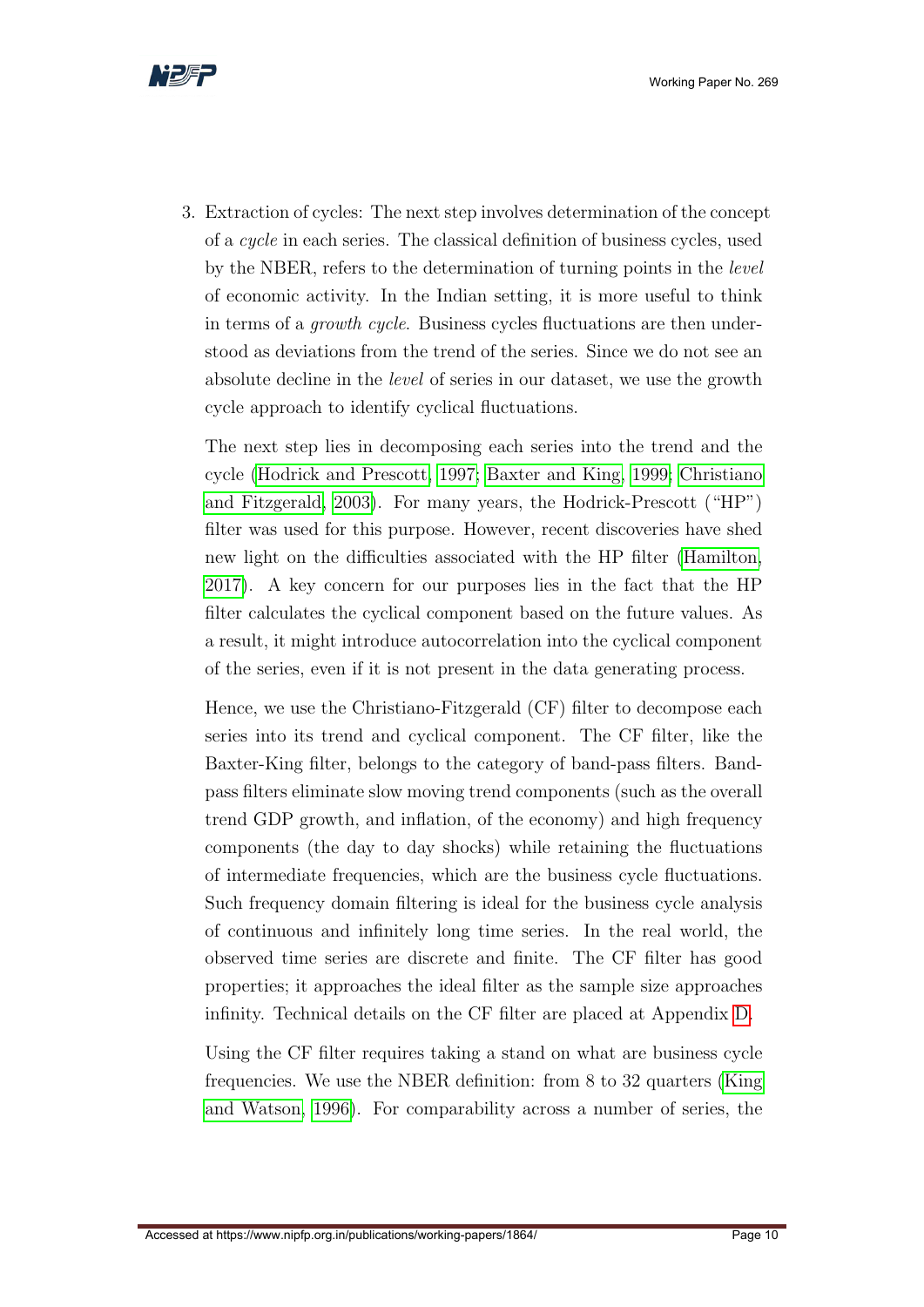

cyclical component is normalised by subtracting the mean of the cyclical component from it and dividing by the absolute standard deviation of the cyclical component.[2](#page-1-0)

Our entire dataset, of 72 quarterly series, is put through this pre-processing as is the reference series.

### <span id="page-11-0"></span>4.2 Selection of coincident indicators

We now seek to identify which of the series in the dataset are coincident with the reference series.

### <span id="page-11-1"></span>4.2.1 Cross-correlations

Cross-correlations are a useful tool to analyse the co-movement between the candidate and the reference series [\(Iacoviello, 2001\)](#page-32-8). Cross-correlations between the lagged cyclical component of the candidate and the reference series are calculated. The lag at which the cross-correlation has the largest value tells us about the average lead (or lag) of the candidate series over the reference series. We pick those variables as coincident where the highest correlation between the reference series and the the candidate series is seen at the contemporaneous period.

### <span id="page-11-2"></span>4.2.2 Harding-Pagan Index of Concordance

Cross-correlations analyse the variable  $y_t$  itself, but [Harding and Pagan](#page-32-9) [\(2002\)](#page-32-9) point out merits in studying the properties of the *phase* variable  $S_t$ associated with each candidate series. [Harding and Pagan](#page-32-10) [\(2006\)](#page-32-10) measure the degree to which two business cycles are in sync by the percentage of

<sup>2</sup>Some papers modify the upper or lower bound of the length of the cycle. For example [Agresti and Mojon](#page-31-10) [\(2001\)](#page-31-10) allow the upper bound on the length of the business cycle to be 40 quarters (10 years) instead of 32 quarters (8 years) depending on the observed length of the business cycle in European countries. In our experience, the Indian business cycle plays out over the 8–32 quarter range.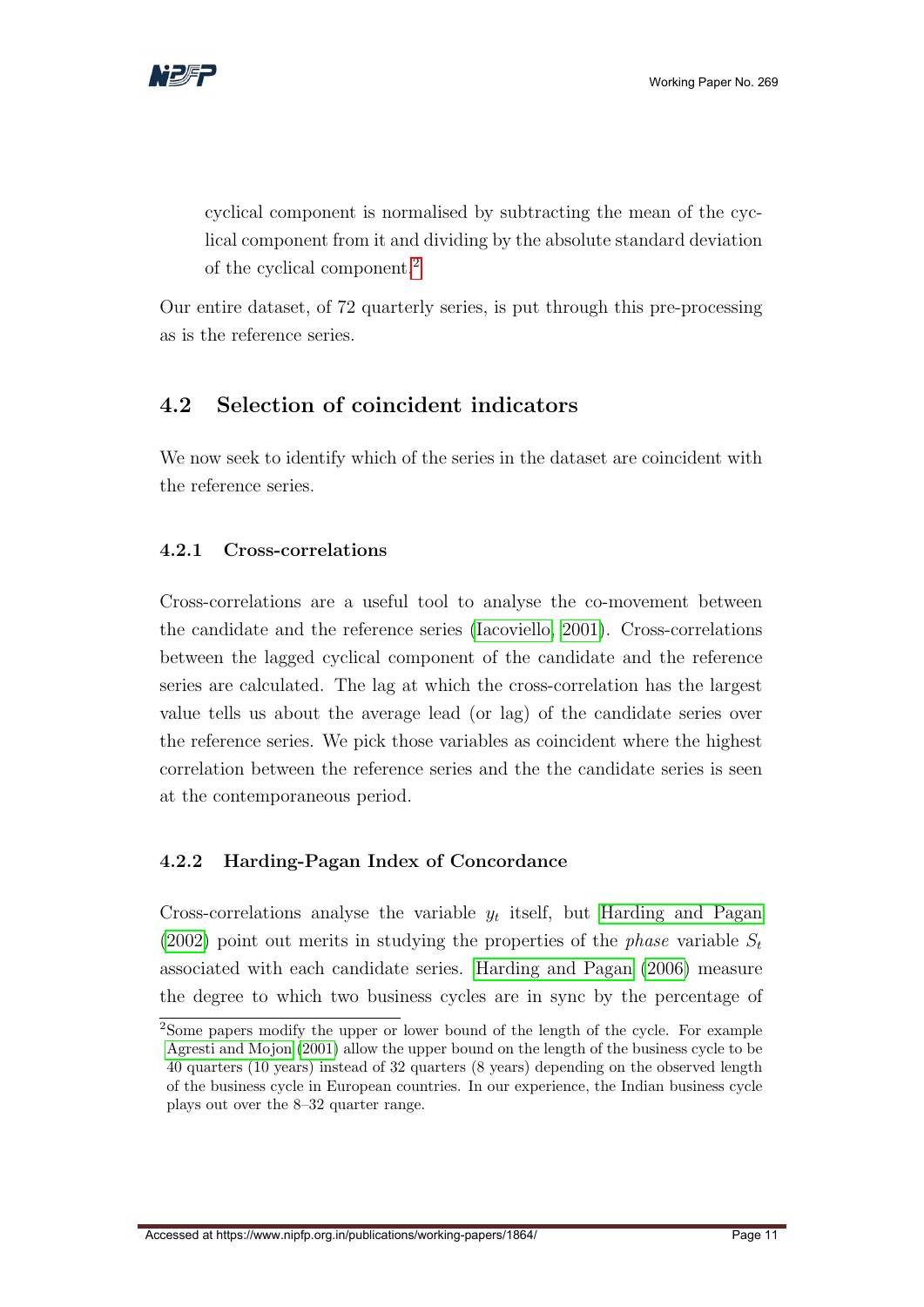

time the two variables are in the same phase. This involves identification of turning points in the cyclical component of candidate series.

The standardised cyclical component forms the input series for the application of the dating algorithm by [Bry and Boschan](#page-31-11) [\(1971\)](#page-31-11). The [Bry and](#page-31-11) [Boschan](#page-31-11) [\(1971\)](#page-31-11) algorithm is based on a standardised set of rules that facilitate comparison of business cycle turning points across countries, regions and time-periods. The procedure was subsequently improved by [Harding and](#page-32-9) [Pagan](#page-32-9) [\(2002\)](#page-32-9). Appendix [E](#page-27-0) shows the rules to identify turning points.

Once the turning points are identified for our dataset, we construct the state variable  $S_t$  for each of the series.  $S_t$  is a binary variable defined as 0 when the series  $y_t$  (in our case the cyclical component) moves from peak to trough and 1 when  $y_t$  moves from trough to peak. The advantages of studying  $S_t$ over  $y_t$  are the binary definitions of recession/expansion assumed by most loss-averse agents, as well as the added ability to test for synchronisation across cycles [\(Harding and Pagan, 2006\)](#page-32-10).

 $S_t$  can be studied in two ways. The first is the Harding-Pagan Index of Concordance (HP index), which measures the proportion of the time the two variables are in the same state. Assuming two variables  $x$  and  $y$  over  $N$  time periods, the index of concordance between them would be  $I_{xy}$ , defined in Equation [1:](#page-12-0)

$$
I_{xy} = \frac{\#[S_{xt} = 1, S_{yt} = 1] + \#[S_{xt} = 0, S_{yt} = 0]}{N}
$$
\n(1)

<span id="page-12-0"></span>The value of the Harding-Pagan index ranges between 0 and 1. An index value of close to 1 indicates perfect procyclicality while an index value of 0 indicates perfect counter-cyclicality. However, given the markov-transition probability structure of recessions  $(Pr(S_{t+1} = 0, S_t = 0) \gg Pr(S_{t+1} =$  $(0, S_t = 1)$ , there is extensive serial correlation in the  $S_t$  series [\(Harding and](#page-32-10) [Pagan, 2006\)](#page-32-10). Also, since the data duration is very short, the chances of a prolonged expansion or recession in one of the series skewing the value of the index are non-zero.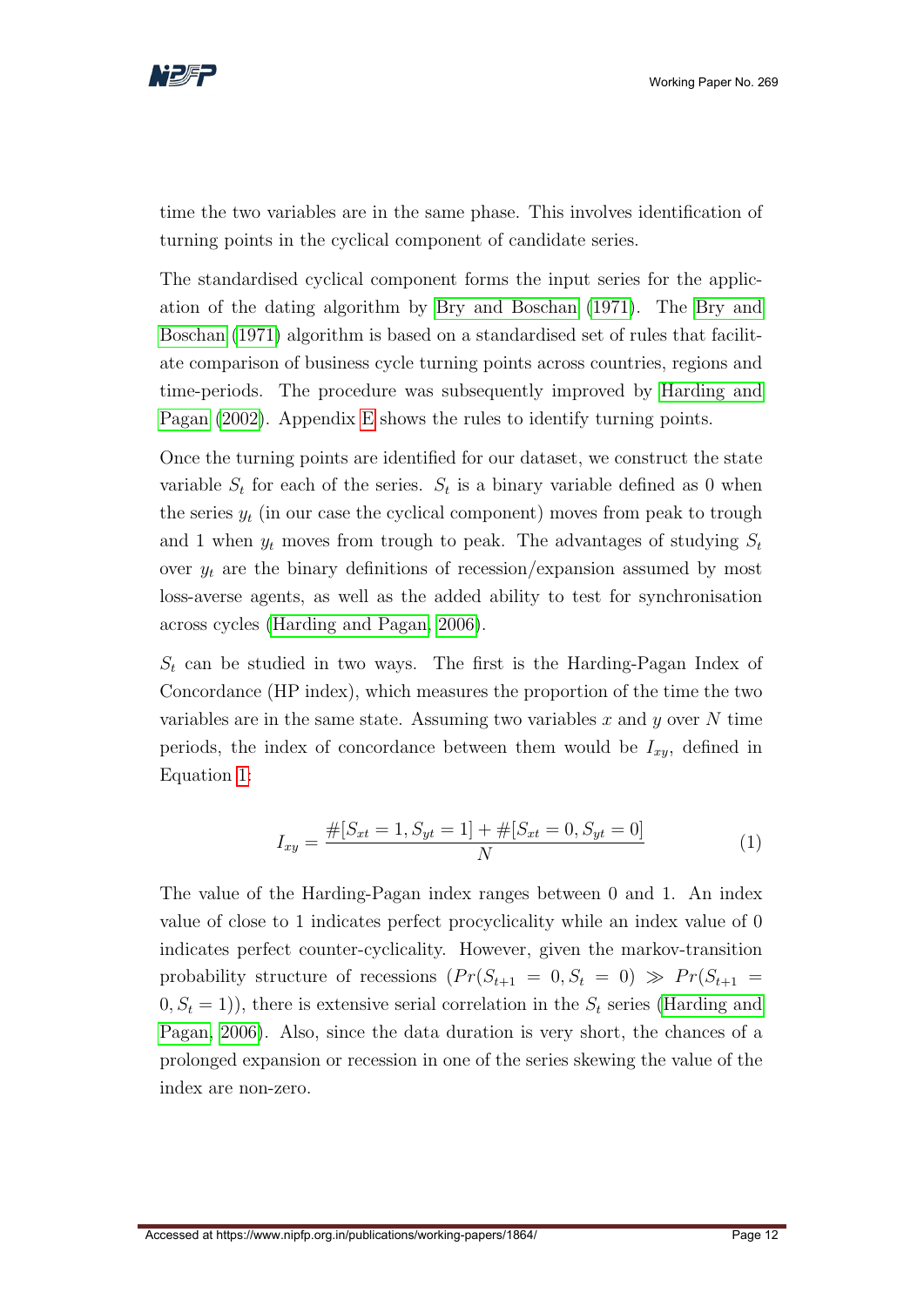

To correct for these flaws, through the second approach, [Harding and Pagan](#page-32-10) [\(2006\)](#page-32-10) demonstrate that the following relationship holds between the correlation coefficient  $\rho^{xy}$  between  $S_x$  and  $S_y$  and  $I^{xy}$ , which implies that the properties of  $\rho^{xy}$  are symmetric to that of  $I^{xy}$ :

$$
I^{xy} = 1 + 2\rho^{xy}\sigma_{Sx}\sigma_{Sy} + 2\mu_{Sx}\mu_{Sy} - \mu_{Sx} - \mu_{Sy}
$$
 (2)

To estimate the correlation coefficient  $\rho^{xy}$ , we use the following OLS estimation:

$$
\frac{S_{yt}}{\sigma \hat{S}_{x_t} \sigma \hat{S}_{y_t}} = A + \rho_{xy} \frac{S_{xt}}{\sigma \hat{S}_{x_t} \sigma \hat{S}_{y_t}} + \epsilon_t
$$
\n(3)

where  $\sigma_{S_{y_t}}^{\hat{}}$  denotes the sample standard deviation of  $S_{y_t}$ . Given that  $\epsilon_t$ inherits the serial correlation in  $S_t$ , we use p-values for the Heteroskedasticity-Autocorrelation (HAC) corrected t-statistics for  $\rho_{xy}$ .

### <span id="page-13-0"></span>4.3 Aggregation of the chosen series

The final step involves the aggregation of the identified series into an index. Combining selected indicators into a composite index helps in reducing spurious signals that may show up in any of the individual components. This is akin to the gains from diversification in a portfolio, or the gains from a combination of forecasts.

We use the Conference Board methodology [\(Conference Board, 2000\)](#page-31-12). This penalises individual indicators for their volatility. It weights information in coincident series with equal weights, controlling for the fact that different series may carry different information depending on their variance. Our version of their methods uses the more robust scale estimator, the IQR instead of the sample standard deviation. The steps are as follows.

• Calculate the percent changes  $r_{it}$  for each series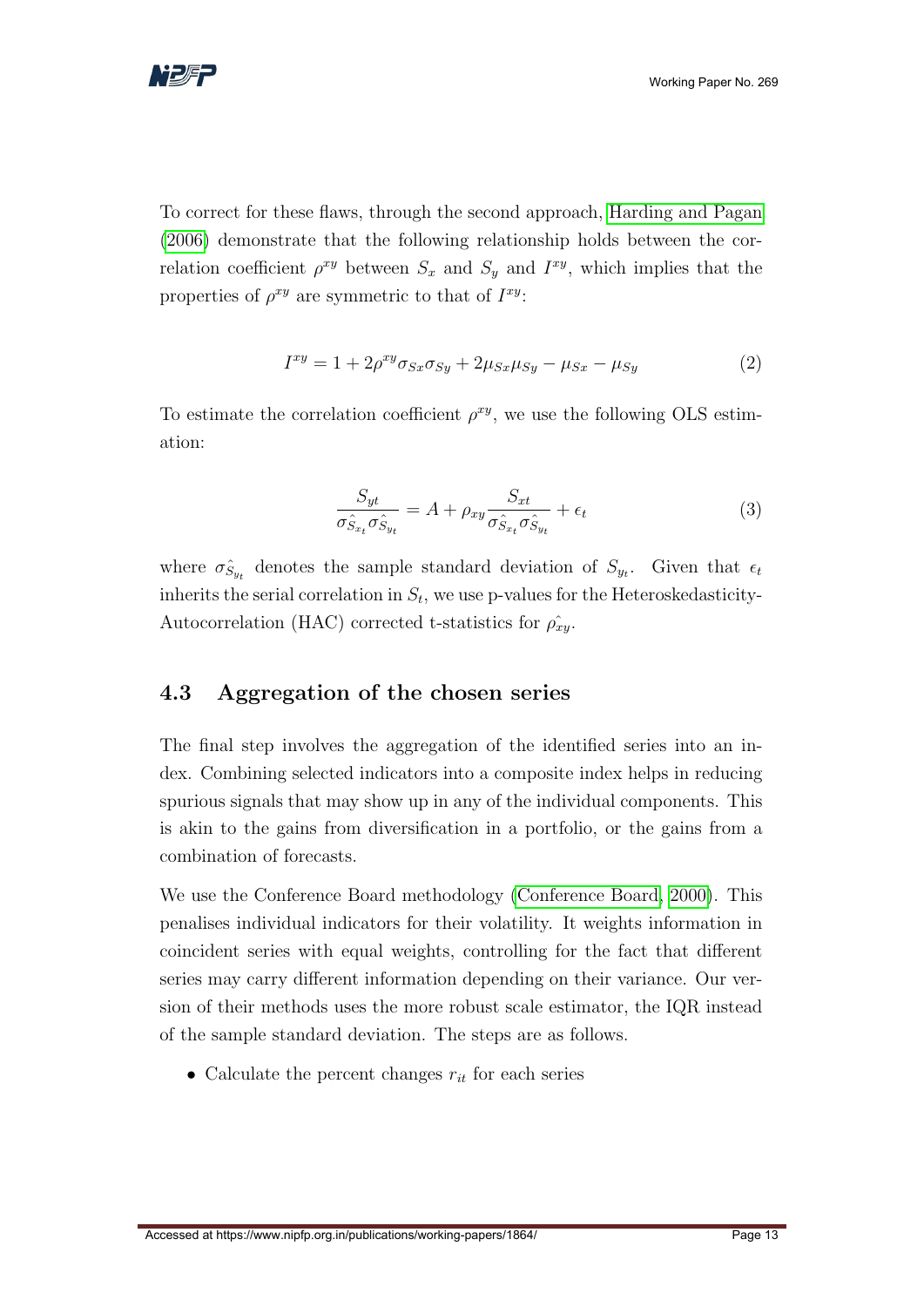

- Compute the standardisation factor  $w_i$  using the inverse of the *in*-terquartile range.<sup>[3](#page-1-0)</sup>  $w_i = \frac{1}{IQR}$  $\frac{1}{IQR(r_i)}$ . Normalise the standardisation factors such that their sum equals one.
- Adjust the percent changes by multiplying them by the component's standardisation factor  $s_t = r_{t \times n} w_{n \times 1}$
- Add the adjusted percent changes across the components for each quarter.
- Compute the preliminary levels of the index using symmetric percent change formula. Fixing the initial value of Index  $I_1$  as 100, index values for any time period  $t \neq 1$  can be calculated as:

$$
I_t = I_1 \Pi_{i=2}^t \tfrac{200+s_i}{200-s_i}
$$

• Rebase the index to average 100 in the base year.

## <span id="page-14-0"></span>5 Applying these methods for India

## <span id="page-14-1"></span>5.1 Adaptations of the methods that better suit Indian conditions

On one hand, there is a well established global literature which establishes methods for construction of the coincident indicator. At the same time, at many steps in this journey, we have adapted the methods and made methodological decisions which are better suited to Indian conditions.

Under Indian conditions, the span of the data is short, which hampers statistical precision. In addition, while we choose candidate series that we consider well measured, all in all, the Indian statistical system remains weak and there is likely to be measurement error. We have brought in elements which seek to mitigate these problems.

<sup>3</sup>The [Conference Board](#page-31-12) [\(2000\)](#page-31-12) uses the standard deviation as a measure of volatility.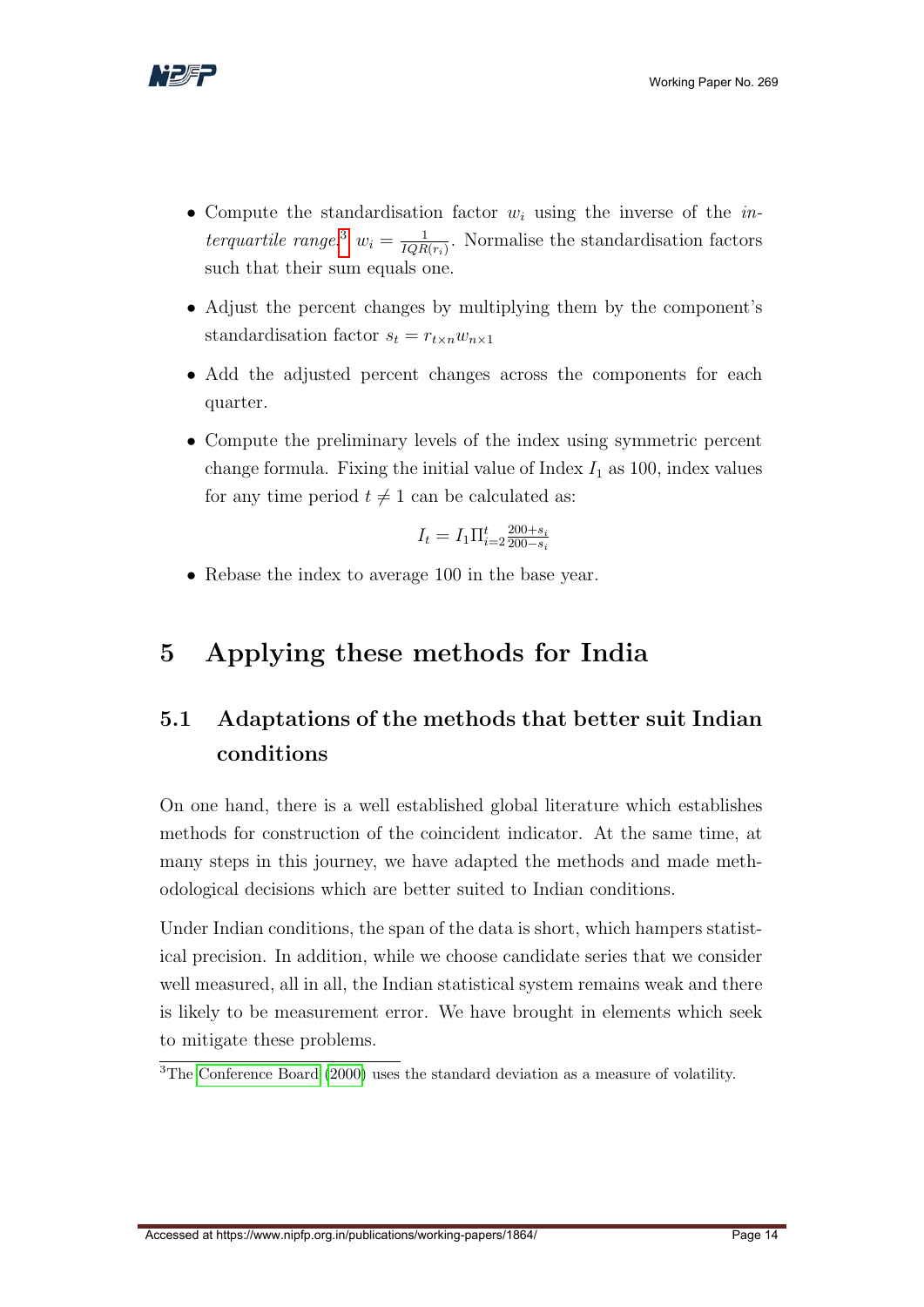

- 1. We work with quarterly rather than monthly data as a well measured reference series at a monthly frequency is not available.
- 2. The reference series is constructed from the quarterly accounting data of listed companies, so as to avoid the potential difficulties associated with the GDP and IIP data.
- 3. We utilise the robust statistics capabilities of seasonal adjustment tools, so as to diminish the extent of influential observations right there.
- 4. We replace standard deviations by inter-quartile ranges, so as to reduce the influence of outliers.
- 5. When faced with two sets of candidate coincident series, obtained through cross-correlation analysis and through the Harding-Pagan methods, we proceed with the set union of these series. This is motivated by the gains from diversification; it is better to use a linear combination of a larger number of series and thus avoid the idiosyncratic problems of any one series.

### <span id="page-15-0"></span>5.2 Dataset

We use 72 quarterly series as candidate series for the composite coincident index. Owing to data limitations, we work for the period from 2005 Q2 to 2016 Q4. In addition to the macroeconomic series on production, monetary policy, external sector, fiscal policy and financial markets, our dataset also includes indicators of firm performance from CMIE Prowess database and investment project-level indicators from CMIE CapEx database. Appendix [F](#page-29-0) shows the list of the candidate series.

### <span id="page-15-1"></span>5.3 Identification of coincident series

We test each of the candidate series for seasonal patterns and adjust them for seasonal fluctuations and extreme values. We extract the cyclical component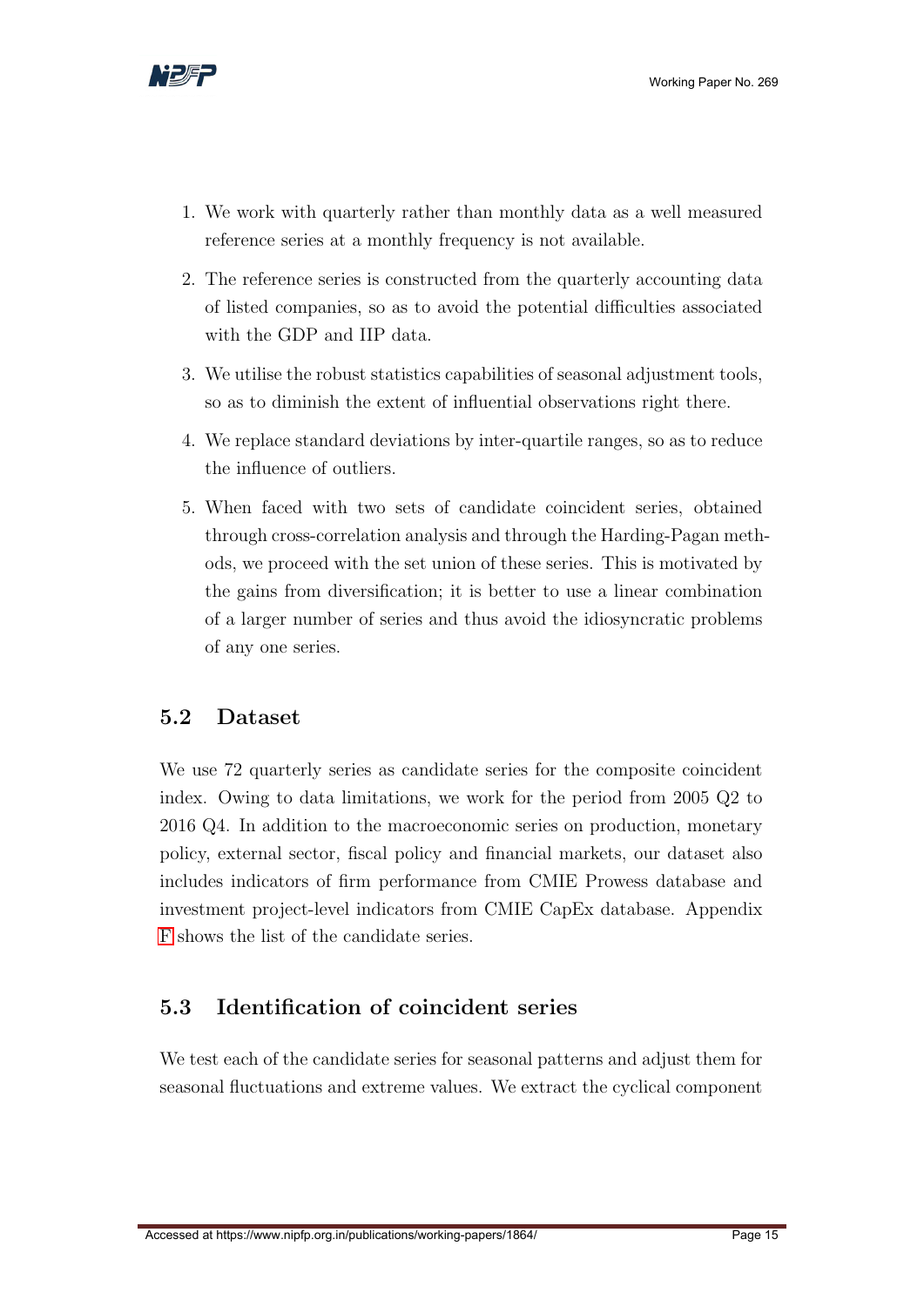

#### <span id="page-16-0"></span>Table 1 Coincident indicators identified using cross-correlation and Harding-Pagan Index of Concordance.

This table shows the coincident variables identified using the two methods described above. Criterion I identifies the variables based on the maximum correlation with the reference series at the contemporaneous period. Criterion II identifies coincident series based on the Index of Concordance. We do see some similarities in the candidates for coincident series identified through the two criteria. The trade related series figure in criterion I as well as criterion II.

| Criterion 1                                                                                                       | Criterion 2                                              |
|-------------------------------------------------------------------------------------------------------------------|----------------------------------------------------------|
| Exports<br>Non-oil imports<br>Private announced projects                                                          | Exports<br>Non-oil imports<br>Private announced projects |
| Non food credit<br>Steel production<br>Electricity requirement<br>Under-implementation projects in infrastructure | Air traffic<br>Foreign tourist arrivals                  |

of the reference and the candidate series through the CF filter. We compute the cross-correlations up to  $\pm 5$  lags for all the candidate series with the reference series. Table [4](#page-24-0) in Appendix [A](#page-23-0) reports the cross-correlation of the cyclical component of the candidate series with the cyclical component of the reference series (the index of net sales).

We identify those variables where the highest correlation observed proves to be in the contemporaneous period.<sup>[4](#page-1-0)</sup>

The second approach to identify coincident series is based on the Harding-Pagan Index of Concordance and the correlation between the state variables of the reference and each of the 72 series. Given the short time-series, we find that a sample correlation of 0.55 and above is statistically significantly different from 0. Table [5](#page-25-0) in Appendix [B](#page-23-1) reports the Index of Concordance between the reference and the candidate series.

Table [1](#page-16-0) shows the coincident series identified through the two criteria described above. The first three series are identical: exports, non-oil imports

<sup>4</sup>We also explored an alternative approach in which we identify those variables that show high correlation (above a threshold) at the contemporaneous period but not at a lead and lag of one quarter. The variables identified through this approach prove to be a subset of those identified using the above approach.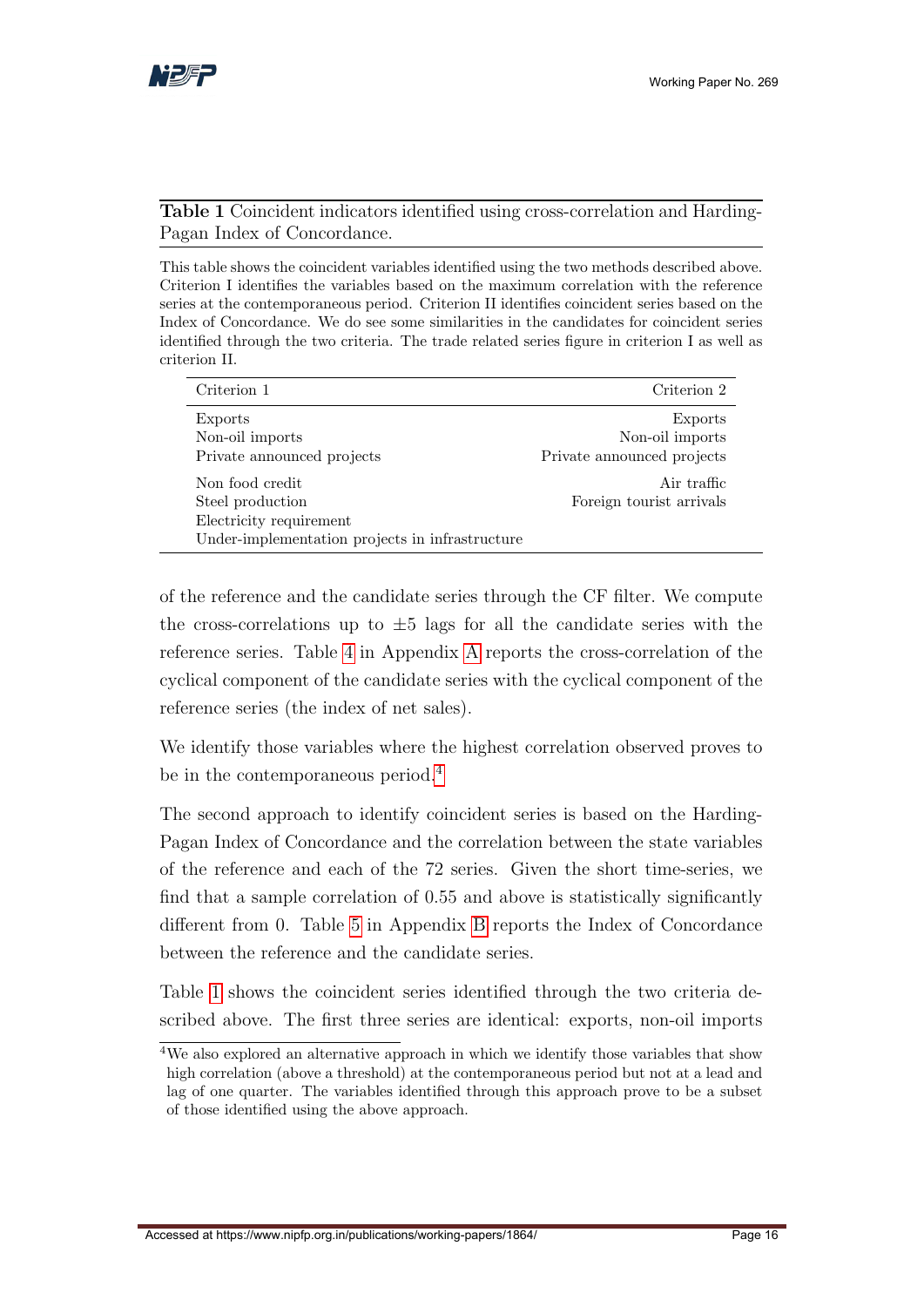

and private announced projects. In the other series chosen, the two methodologies diverge.

We might have expected project *announcements* to be a leading indicators: with a lag, this would translate into investment activity and thus impact upon aggregate demand. The logic at work here may be more directly based on capacity constraints. Private firms may announce projects when they see existing capacity being fully utilised; thus announcements prove to be coincident.

At this point, we could think of two different coincident indicators: one that is constructed using the series identified using the cross-correlation and another that is constructed using the series identified using the Harding-Pagan estimator. It is important to remember that at the outset, we had a limited dataset to work with, of only 72 indicators. If a coincident indicator contains very few time-series, it is more vulnerable to idiosyncratic features of any one time-series. As an example, when the Indian government introduced a tariff on steel, this would yield greater steel production, and vice versa: this is a phenomenon that affects steel but does not reflect business cycle conditions. Similarly, a terrorist attack or geopolitical tensions may deter foreign tourist arrivals.

In order to obtain greater gains from diversification, we choose to proceed further with the set union of the two sets of indicators. Hence, in the remaining work in this paper, we work with nine series:

- 1. Exports,
- 2. Non-oil imports,
- 3. Production of steel,
- 4. Electricity requirement,
- 5. Foreign tourist arrivals,
- 6. Air traffic,
- 7. Private sector announced projects,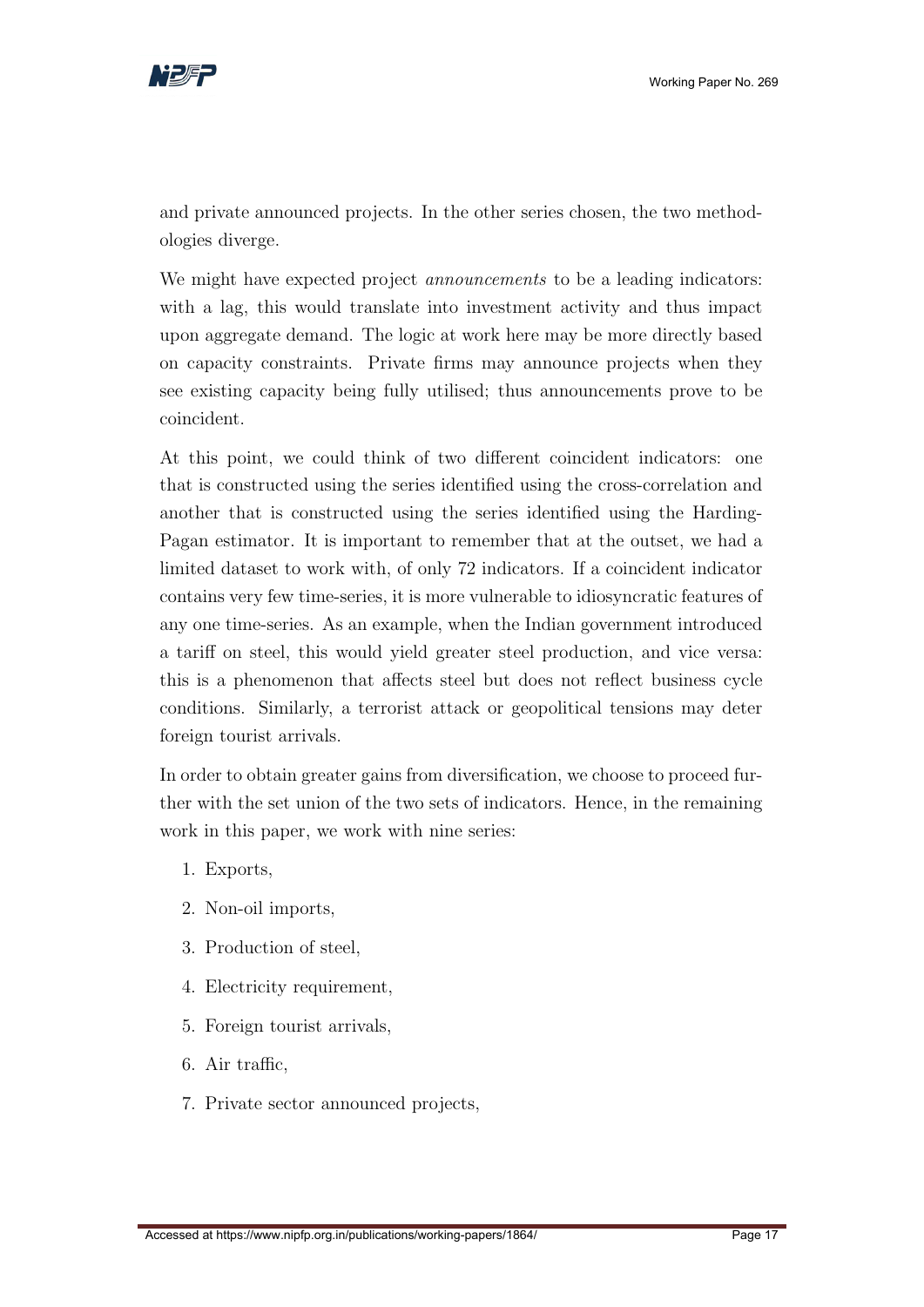

- 8. Under-implementation projects in infrastructure,
- 9. Non-food credit.

The coincident indicator will be an aggregation of conditions as seen in these nine series.

## <span id="page-18-0"></span>5.4 Aggregation of variables into the coincident indicator

Once we identify a set of coincident series, the next step is to aggregate them. Following the growth cycle approach, we are interested in knowing the extent of deviation of the coincident index from its trend. Thus, we present the aggregate of the cyclical components of the chosen series. Towards this, we follow the following steps:

- We de-trend the chosen series using the Hamilton filter.<sup>[5](#page-1-0)</sup>
- We apply the Conference Board methodology to then aggregate the cyclical candidate coincident series into an index. The aggregate measure is expressed as a cyclical component (deviation from the trend in per cent). In order to obtain more robust results, we use the inter-quartile range (IQR) in the place of the standard deviation as a measure of volatility.
- This yields an assessment of the state of the economy as a percentage deviation from trend.

Table [2](#page-19-0) shows the weights of the component series. The weights shown are in proportion to the inverse of the IQR for each component series. These are then normalised to sum to one. Figure [2](#page-19-1) shows the coincident index (cycle) constructed superposed with the Hamilton filtered net sales index. The figure shows that our coincident cycle is able to track the upswings and downswings in the cyclical component of the reference series.

 $\overline{5}$ See Appendix [C](#page-23-2) for an overview of the Hamilton approach to calculate the cyclical component of a series.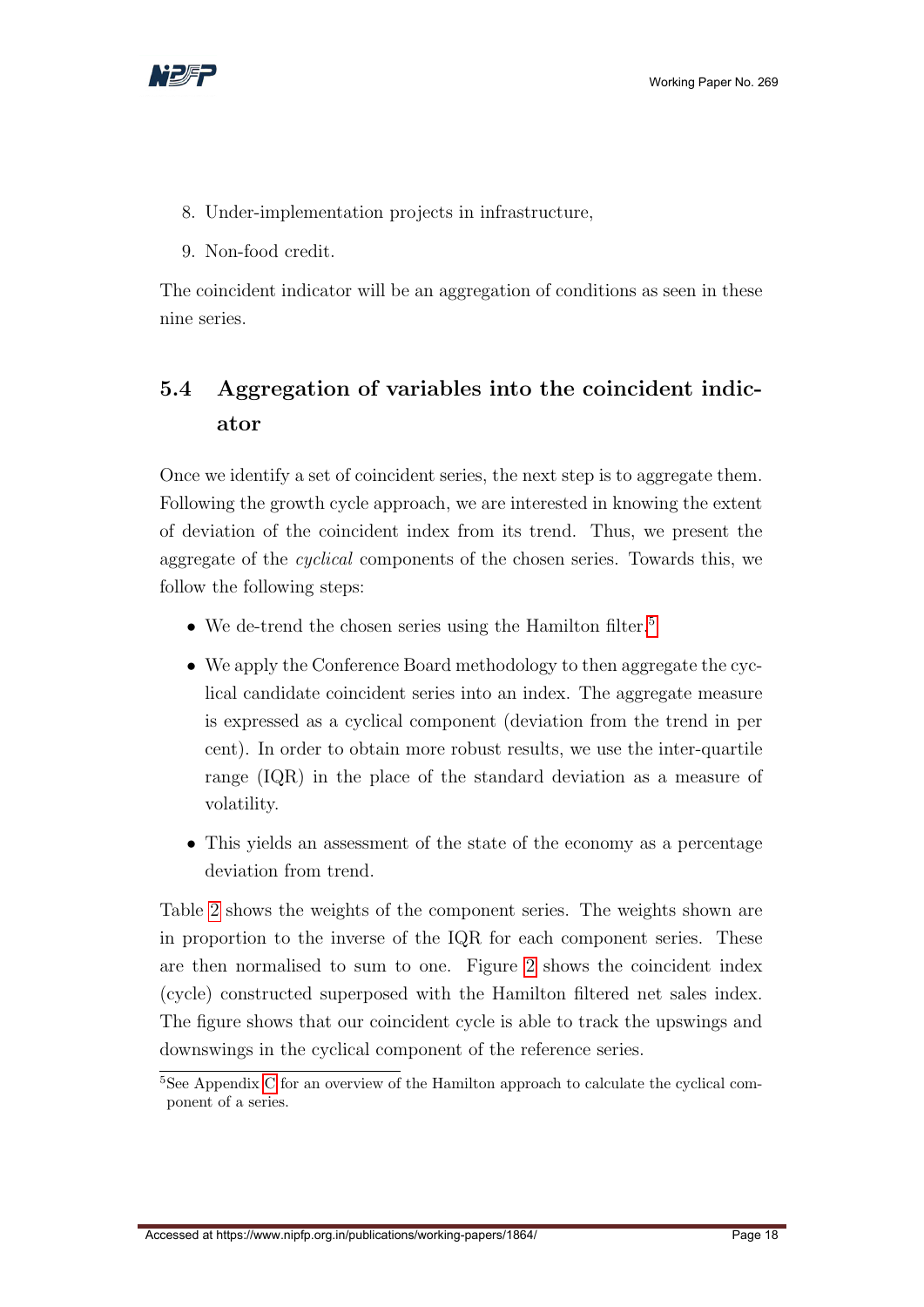#### <span id="page-19-0"></span>Table 2 Weights of the component series based on the inverse of volatility (inter-quartile range)

This table shows the weights and normalised weights of the component series arrived at using the two criteria. The weights are proportional to the inverse of the inter-quartile range. These weights are then normalised to sum to 1. As an example, we see that electricity requirement has the largest weight in the coincident index.

|   | Weights | Normalised weights | Variables                                    |
|---|---------|--------------------|----------------------------------------------|
|   | 0.04    | 0.05               | Exports                                      |
| 2 | 0.11    | 0.13               | Production of steel                          |
| 3 | 0.15    | 0.20               | Electricity requirement                      |
| 4 | 0.10    | 0.12               | Foreign tourist arrivals                     |
| 5 | 0.09    | 0.11               | Air traffic                                  |
| 6 | 0.04    | 0.05               | Non-oil imports                              |
|   | 0.05    | 0.06               | Private announced projects                   |
| 8 | 0.07    | 0.09               | Infrastructure under-implementation projects |
| 9 | 0.14    | 0.18               | Non-food credit                              |

#### <span id="page-19-1"></span>Figure 2 Superposing coincident index (cycle) with the reference series

This figure shows the superposed plot of the coincident index (cycle) along with the cyclical component of the reference series. The cyclical component of the component series and the reference series is arrived at using the Hamilton filter.

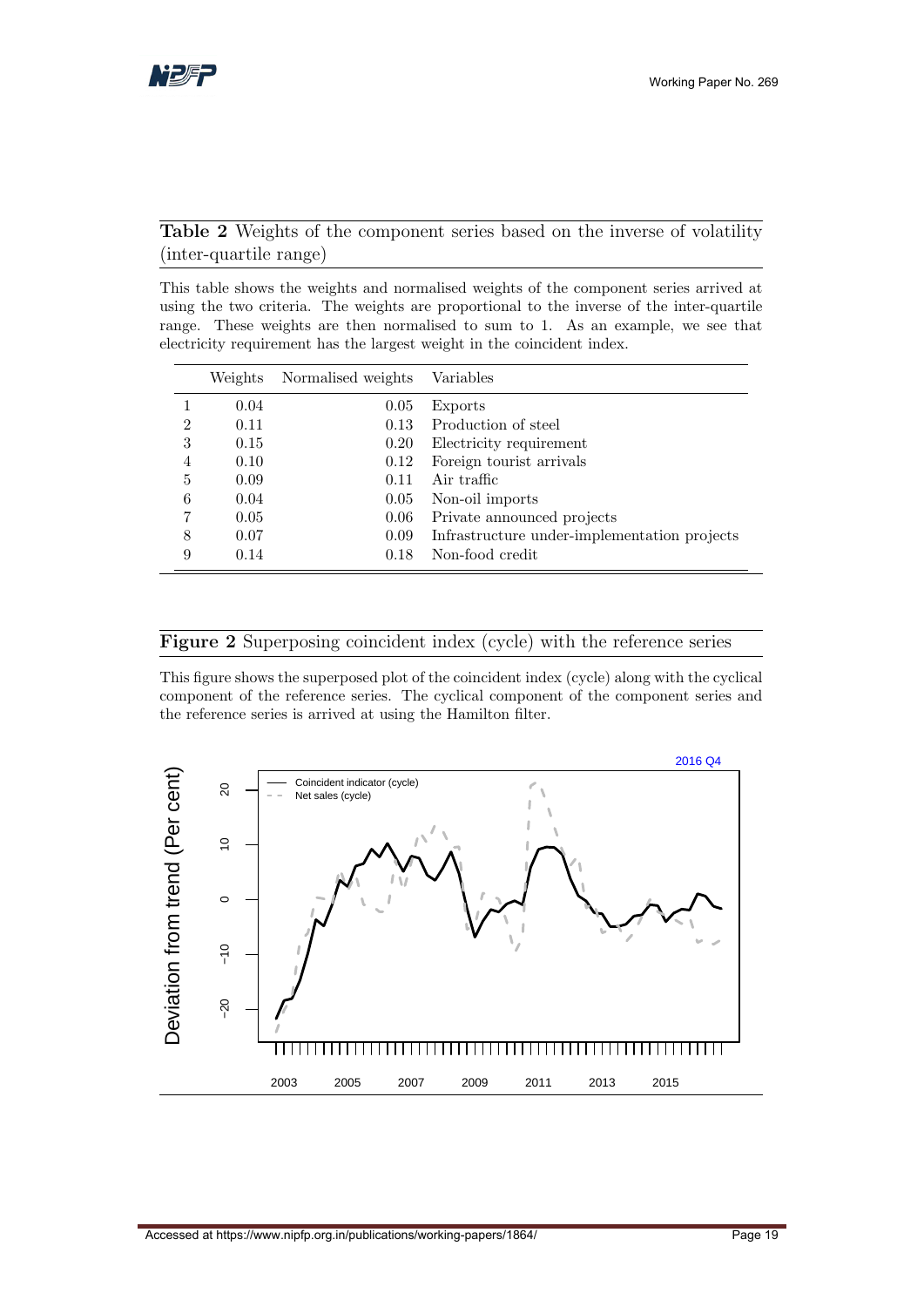

| <b>Table 3</b> Year-on-year growth rate versus the cyclical component |          |          |          |                                                                                               |  |  |
|-----------------------------------------------------------------------|----------|----------|----------|-----------------------------------------------------------------------------------------------|--|--|
|                                                                       |          |          |          | Exports: Raw series Exports: YoY Exports: SA Exports: Cycle (Deviation from trend (Per cent)) |  |  |
| 2008 Q1                                                               | 47088.20 | 37.30    | 45748.72 | 19.77                                                                                         |  |  |
| 2008 Q2                                                               | 56326.90 | 60.78    | 55943.26 | 37.46                                                                                         |  |  |
| 2008 Q3                                                               | 52578.00 | 40.13    | 51991.26 | 23.48                                                                                         |  |  |
| 2008 Q4                                                               | 38659.30 | $-3.79$  | 40480.04 | $-0.77$                                                                                       |  |  |
| 2009 Q1                                                               | 37727.20 | $-19.88$ | 37067.32 | -13.64                                                                                        |  |  |

<span id="page-20-2"></span>

### <span id="page-20-0"></span>5.5 Calculation of coincident indicator: An example

Table [3](#page-20-2) presents a comparison between the conventionally observed year-onyear growth; and the Hamilton filtered cyclical component for exports for the period 2008 Q1 to 2009 Q1. The year-on-year growth is computed from the raw series (shown in column 1). The raw series and the year-on-year growth show a sharp decline in exports in the global financial crisis. Now we introduce our methods. We first adjust the raw series for seasonality. The series adjusted for seasonality is shown in column 3. The cyclical component (Column 4) is extracted from the seasonally adjusted series. The cyclical component is one of the inputs in the construction of the coincident indicator. The weight of the exports series in the coincident indicator is shown in Table [2.](#page-19-0)

### <span id="page-20-1"></span>6 Choosing an optimum span of data

Making decisions about the span of the data forms an integral part of our analysis. There are 72 quarterly time-series with sound measurement. These are available for a relatively short span i.e. starting from from 2005. If we push the span backwards to 1999, we are left with 67 quarterly time-series with sound measurement. Since we have a limited dataset to work with, we sacrifice on the span. In the first step of identifying the candidate coincident series, we work with the 72 series available from 2005. It turns out that the identified nine series are available from 1999. So we are permitted to analyse the constructed coincident indicator from 1999.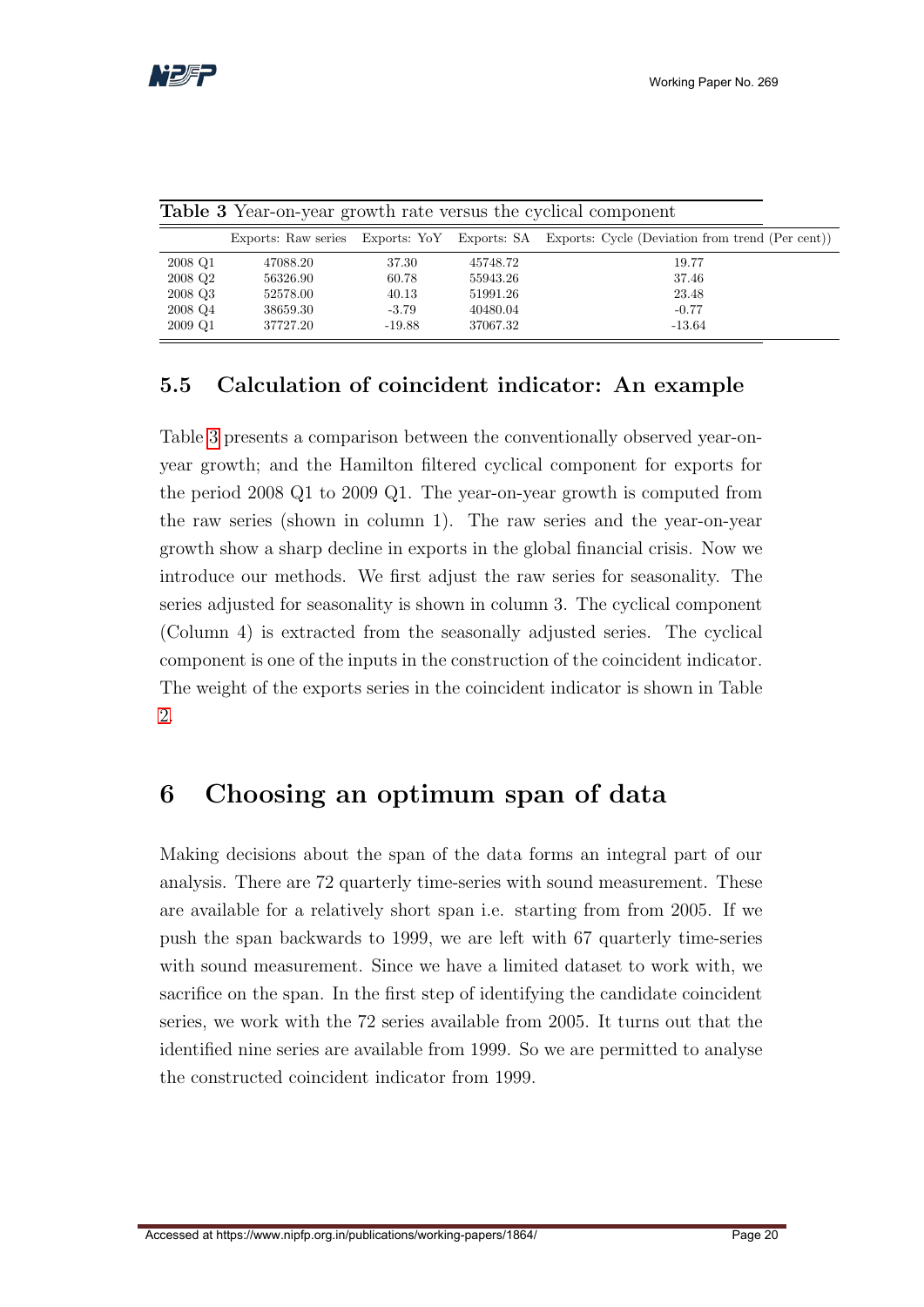

The span question also gains prominence in the choice of the detrending filter. While the Hamilton's approach to extract the cyclical component is more popular and addresses some of the criticisms of the widely used Hodrick-Prescott filter, we tend to lose some observations with its application. Hence in the earlier stage of identifying the coincident series, we use the CF filter. Once the coincident series are identified, we proceed to use the state of the art Hamilton approach to extract the cyclical component. These cyclical components are the inputs in the construction of the coincident indicator.

## <span id="page-21-0"></span>7 Conclusion

An important concern for policy-makers is to determine the state of the economy in a timely and reliable manner. Traditionally, GDP growth is considered the state of the economy. However, the GDP series is published with a substantial lag.

Even if GDP is well-measured, it is well acknowledged that no single measure of economic activity can present the true state of the economy [\(Klein](#page-32-11) [and Moore, 1985\)](#page-32-11). All economic statistics are subject to error, and hence a consensus among several measures is the best path to understanding the state of the economy. In a setting like India or China, there are concerns about GDP measurement. This serves as an additional motivation in favour of constructing a coincident indicator of economic activity.

This paper proposes a quarterly index of business cycle conditions for the Indian economy using the growth cycle approach. Our work improves on the existing literature on the construction of coincident indicators in four ways:

- 1. It shifts from annual to quarterly analysis,
- 2. it focuses on a large number of well-measured series including firm-level and project-level data.
- 3. It applies mainstream statistical procedures for seasonal adjustment and two methods for identification of candidate series.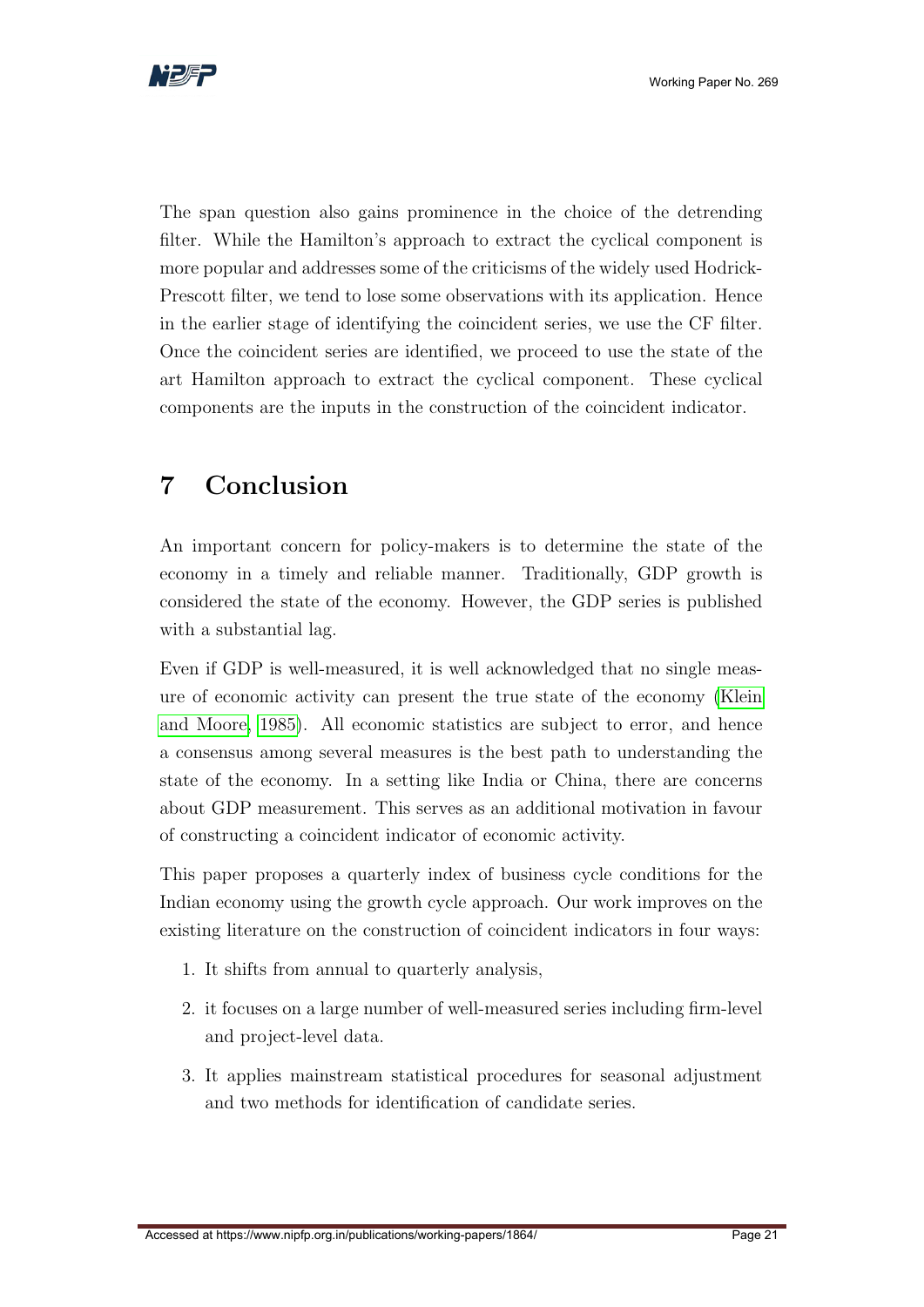



4. During the aggregation stage, it replaces standard deviation with IQR: a robust measure of volatility to reduce the influence of outliers.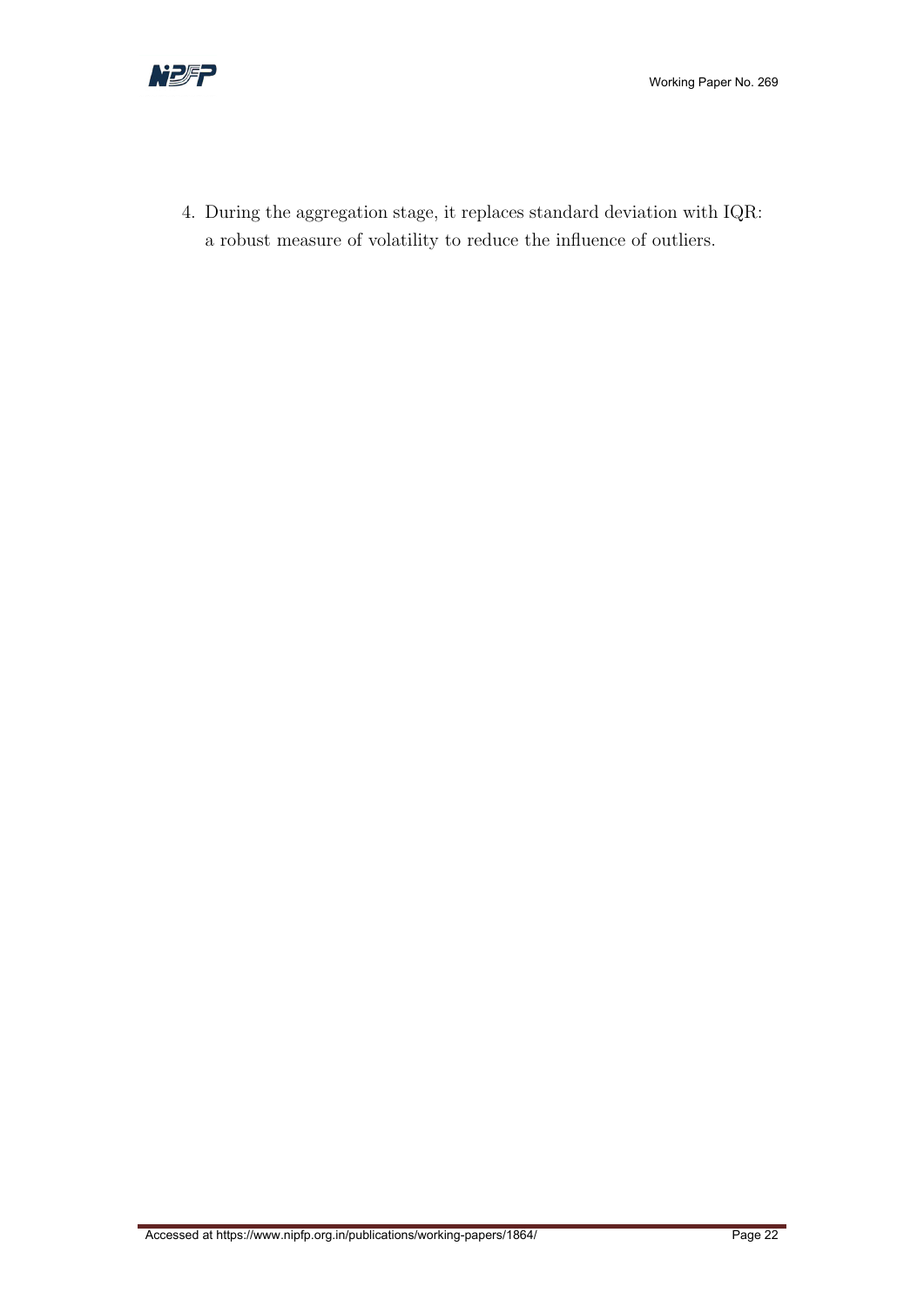

## <span id="page-23-0"></span>A Cross-correlation

Table [4](#page-24-0) shows the cross-correlations of all the candidate series against the cyclical component of net sales.

## <span id="page-23-1"></span>B Index of concordance

Table [5](#page-25-0) shows the Harding-Pagan index of concordance and correlation between state variables.

## <span id="page-23-2"></span>C Hamilton filter

[Hamilton](#page-32-6) [\(2017\)](#page-32-6) defines the cyclical component of a trending series as how different is the value at date  $t+h$  from the value that we would have expected to see based on its behaviour though date  $t$ . This definition has several attractive features. First, the forecast error is stationary for a wide class of non-stationary processes. Second, cyclical factors such as whether a recession occurs over the next two years and the timing of recovery from any downturn prevents us from predicting most of the macro and financial variables at a horizon of 8 quarters.

He further states that a linear projection of  $y_{t+h}$  on a constant and the 4 most recent values of  $y$  as of date t provides a reasonable way to remove an unknown trend for a broad class of underlying process provided that fourth differences of  $y_t$  are stationary. In other words if we fit the following OLS regressions:

$$
y_{t+h} = \beta_0 + \beta_1 y_t + \beta_2 y_{t-1} + \beta_3 y_{t-2} + \beta_4 y_{t-3} + v_{t+h}
$$

then the residuals,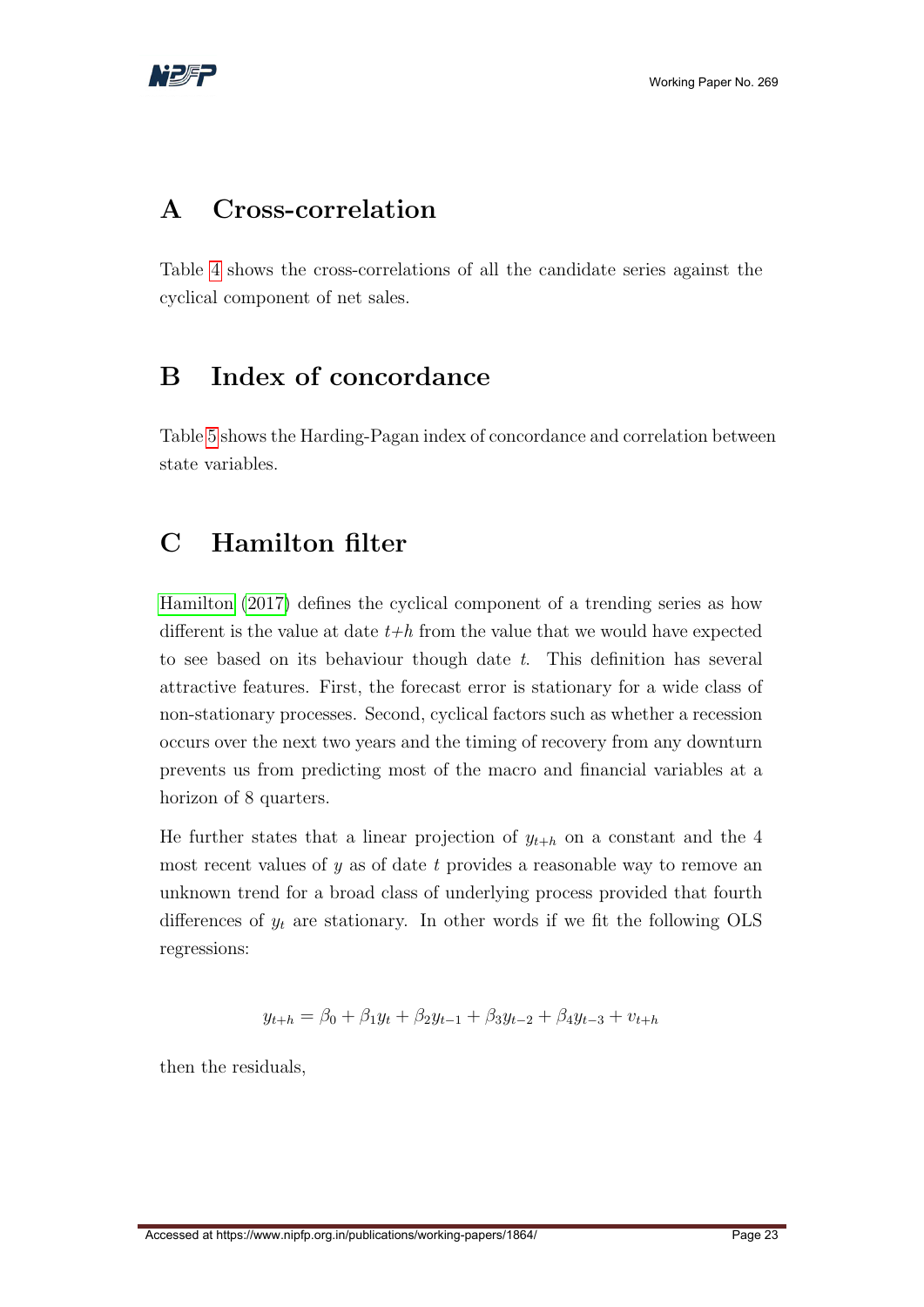

#### <span id="page-24-0"></span>Table 4 Cross-correlation with cyclical component of net sales

This table shows the cross-correlation of cyclical components of candidate series with the cyclical component of net sales index. The correlations are shown at contemporaneous period and at leads and lags of upto 5 quarters.

|                                        | $t-5$              | $t-4$              | $t-3$           | $t-2$           | $t-1$           | $^{\rm t}$      | $t+1$              | $t+2$              | $t+3$              | $t + 4$            | $t+5$              |
|----------------------------------------|--------------------|--------------------|-----------------|-----------------|-----------------|-----------------|--------------------|--------------------|--------------------|--------------------|--------------------|
| Exports                                | $-0.21$            | 0.03               | 0.31            | 0.57            | 0.75            | 0.80            | 0.68               | 0.47               | 0.20               | $-0.07$            | $-0.30$            |
| Cars and Vans Production               | 0.29               | 0.41               | 0.48            | 0.46            | 0.36            | 0.18            | $-0.07$            | $-0.33$            | $-0.53$            | $-0.66$            | $-0.69$            |
| Cars and Vans Sales                    | 0.38               | 0.46               | 0.47            | 0.41            | 0.28            | 0.10            | $-0.16$            | $-0.40$            | $-0.58$            | $-0.68$            | $-0.68$            |
| Engineering goods imports              | -0.53              | $-0.33$            | $-0.04$         | 0.29            | 0.60            | 0.83            | 0.88               | 0.81               | 0.64               | 0.40               | 0.14               |
| Imports                                | $-0.34$            | $-0.12$            | 0.15            | 0.44            | 0.67            | 0.79            | 0.75               | 0.60               | 0.38               | 0.14               | $-0.10$            |
| Non-oil imports                        | $-0.41$            | $-0.22$            | 0.05            | 0.35            | 0.62            | 0.80            | 0.80               | 0.67               | 0.43               | 0.14               | $-0.13$            |
| Gold imports                           | 0.04               | 0.10               | 0.16            | 0.23            | 0.30            | 0.34            | 0.31               | 0.18               | $-0.03$            | $-0.25$            | $-0.42$            |
| Oil imports                            | $-0.16$            | 0.03               | 0.24            | 0.43            | 0.55            | 0.58            | 0.49               | 0.36               | 0.21               | 0.07               | $-0.05$            |
| Public issues<br>Public issues: Equity | 0.31<br>0.33       | 0.30<br>0.45       | 0.25<br>0.48    | 0.15<br>0.41    | 0.01<br>0.26    | $-0.16$<br>0.05 | $-0.35$<br>$-0.18$ | $-0.45$<br>$-0.35$ | $-0.43$<br>$-0.44$ | $-0.31$<br>$-0.43$ | $-0.13$<br>$-0.35$ |
| Public issues: Debt                    | $-0.02$            | $-0.27$            | $-0.45$         | $-0.56$         | $-0.60$         | $-0.59$         | $-0.54$            | $-0.41$            | $-0.22$            | 0.03               | 0.29               |
| Non-oil Non-gold imports               | $-0.50$            | $-0.29$            | 0.00            | 0.33            | 0.62            | 0.82            | 0.83               | 0.72               | 0.51               | 0.25               | $-0.01$            |
| Govt. Mfg. Ann.                        | $-0.13$            | 0.12               | 0.36            | 0.56            | 0.70            | 0.75            | 0.61               | 0.38               | 0.11               | $-0.15$            | $-0.35$            |
| Pvt. Mfg. Ann.                         | 0.00               | 0.11               | 0.26            | 0.41            | 0.55            | 0.60            | 0.46               | 0.25               | 0.00               | $-0.22$            | $-0.37$            |
| Govt. Infra. Ann.                      | $-0.14$            | $-0.00$            | 0.16            | 0.34            | 0.51            | 0.64            | 0.57               | 0.43               | 0.25               | 0.06               | $-0.10$            |
| Pvt. Infra. Ann.                       | $-0.22$            | $-0.09$            | 0.06            | 0.25            | 0.45            | 0.62            | 0.60               | 0.51               | 0.36               | 0.18               | 0.00               |
| Gvt. Ann.                              | $-0.20$            | 0.02               | 0.24            | 0.46            | 0.63            | 0.74            | 0.66               | 0.49               | 0.27               | 0.03               | $-0.18$            |
| Pvt. Ann.                              | $-0.12$            | 0.05               | 0.24            | 0.45            | 0.65            | 0.79            | 0.70               | 0.52               | 0.29               | 0.05               | $-0.15$            |
| Govt. Mfg. UI<br>Pvt. Mfg. UI          | $-0.05$<br>$-0.31$ | $-0.24$<br>$-0.10$ | $-0.40$<br>0.13 | $-0.55$<br>0.38 | $-0.68$<br>0.63 | $-0.76$<br>0.83 | $-0.71$<br>0.84    | $-0.55$<br>0.74    | $-0.30$<br>0.55    | $-0.01$<br>0.31    | 0.25<br>0.07       |
| Govt. Infra. UI                        | 0.05               | 0.05               | 0.09            | 0.18            | 0.29            | 0.36            | 0.20               | 0.05               | $-0.05$            | $-0.07$            | $-0.03$            |
| Pvt. Infra UI                          | $-0.40$            | $-0.20$            | 0.00            | 0.20            | 0.38            | 0.54            | 0.58               | 0.55               | 0.45               | 0.31               | 0.16               |
| All India UI                           | $-0.50$            | $-0.33$            | $-0.11$         | 0.15            | 0.41            | 0.64            | 0.68               | 0.65               | 0.55               | 0.41               | 0.26               |
| Infra UI                               | $-0.33$            | $-0.15$            | 0.04            | 0.25            | 0.45            | 0.60            | 0.54               | 0.42               | 0.29               | 0.17               | 0.08               |
| Completed projects                     | $-0.08$            | $-0.08$            | $-0.07$         | $-0.05$         | $-0.01$         | 0.07            | 0.09               | 0.13               | 0.19               | 0.24               | 0.25               |
| New projects                           | 0.12               | 0.19               | 0.24            | 0.27            | 0.25            | 0.19            | 0.04               | $-0.12$            | $-0.27$            | $-0.37$            | $-0.40$            |
| Non-infra Pvt. Ann.                    | $-0.05$            | 0.15               | 0.37            | 0.59            | 0.78            | 0.89            | 0.75               | 0.52               | 0.24               | $-0.03$            | $-0.25$            |
| Non-food credit                        | $-0.19$            | $-0.01$            | 0.22            | 0.46            | 0.69            | 0.84            | 0.73               | 0.56               | 0.35               | 0.16               | 0.00               |
| SCB deposits                           | $-0.48$            | $-0.35$            | $-0.18$         | 0.03            | 0.26            | 0.49            | 0.54               | 0.54               | 0.50               | 0.44               | 0.36               |
| Net sales                              | $-0.23$            | 0.03               | 0.33            | 0.63            | 0.87            | 1.00            | 0.87               | 0.63               | 0.33               | 0.03               | $-0.23$            |
| Total expenses<br>Operating profit     | $-0.31$<br>0.22    | $-0.07$<br>0.47    | 0.24<br>0.66    | 0.55<br>0.75    | 0.82<br>0.74    | 0.99<br>0.63    | 0.91<br>0.36       | 0.70<br>0.08       | 0.42<br>$-0.16$    | 0.12<br>$-0.33$    | $-0.15$<br>$-0.41$ |
| PAT to sales                           | 0.40               | 0.56               | 0.61            | 0.54            | 0.37            | 0.12            | $-0.15$            | $-0.37$            | $-0.49$            | $-0.51$            | $-0.44$            |
| PBDIT to sales                         | 0.43               | 0.54               | 0.55            | 0.43            | 0.23            | $-0.01$         | $-0.25$            | $-0.41$            | $-0.47$            | $-0.43$            | $-0.32$            |
| INR USD                                | 0.10               | $-0.17$            | $-0.42$         | $-0.59$         | $-0.65$         | $-0.59$         | $-0.45$            | $-0.24$            | 0.01               | 0.25               | 0.46               |
| FDI                                    | $-0.36$            | $-0.18$            | 0.05            | 0.33            | 0.61            | 0.85            | 0.89               | 0.82               | 0.64               | 0.38               | 0.09               |
| M1                                     | $-0.10$            | $-0.01$            | 0.09            | 0.17            | 0.24            | 0.26            | 0.15               | 0.05               | $-0.02$            | $-0.05$            | $-0.04$            |
| Reserve Money                          | $-0.05$            | $-0.26$            | $-0.47$         | $-0.62$         | $-0.66$         | $-0.57$         | $-0.35$            | $-0.07$            | 0.21               | 0.43               | 0.56               |
| COSPI PE                               | 0.39               | 0.54               | 0.61            | 0.57            | 0.40            | 0.15            | $-0.16$            | $-0.41$            | $-0.56$            | $-0.60$            | $-0.55$            |
| COSPI Closing                          | 0.26               | 0.48               | 0.61            | 0.64            | 0.54            | 0.34            | 0.05               | $-0.21$            | $-0.39$            | $-0.48$            | $-0.49$            |
| World trade<br>World IIP               | 0.02<br>$-0.06$    | 0.30<br>0.23       | 0.56            | 0.77            | 0.87            | 0.82<br>0.85    | 0.60<br>0.66       | 0.30               | $-0.01$            | $-0.29$            | $-0.50$            |
| REER                                   | 0.08               | 0.27               | 0.52<br>0.42    | 0.75<br>0.50    | 0.86<br>0.49    | 0.38            | 0.20               | 0.39<br>$-0.02$    | 0.10<br>$-0.25$    | $-0.17$<br>$-0.45$ | $-0.40$<br>$-0.59$ |
| Rubber production                      | 0.05               | 0.09               | 0.12            | 0.13            | 0.10            | 0.03            | $-0.08$            | $-0.19$            | $-0.26$            | $-0.30$            | $-0.31$            |
| Tyre production                        | 0.30               | 0.44               | 0.54            | 0.55            | 0.45            | 0.25            | $-0.04$            | $-0.34$            | $-0.58$            | $-0.73$            | $-0.76$            |
| Coal production                        | $-0.28$            | $-0.39$            | $-0.46$         | $-0.48$         | $-0.45$         | $-0.36$         | $-0.25$            | $-0.09$            | 0.11               | 0.32               | 0.51               |
| Tax revenue                            | 0.26               | 0.41               | 0.56            | 0.67            | 0.68            | 0.58            | 0.31               | 0.05               | $-0.15$            | $-0.27$            | $-0.34$            |
| Capital issuance                       | 0.24               | 0.23               | 0.20            | 0.14            | 0.06            | $-0.05$         | $-0.23$            | $-0.34$            | $-0.35$            | $-0.26$            | $-0.10$            |
| Air traffic                            | 0.27               | 0.42               | 0.50            | 0.49            | 0.38            | 0.18            | $-0.10$            | $-0.37$            | $-0.58$            | $-0.69$            | $-0.69$            |
| Foreign tourist arrivals               | $-0.01$            | 0.29               | 0.57            | 0.79            | 0.90            | 0.88            | 0.66               | 0.37               | 0.07               | $-0.21$            | $-0.43$            |
| Acrylic fibre production               | $-0.11$            | $-0.26$            | $-0.43$         | $-0.57$         | $-0.65$         | $-0.63$         | $-0.45$            | $-0.21$            | 0.04               | 0.24               | 0.39               |
| Commercial vehicles production         | 0.37               | 0.54               | 0.64            | 0.66            | 0.57            | 0.39            | 0.14               | $-0.12$            | $-0.35$            | $-0.53$            | $-0.65$            |
| Steel production<br>HCV production     | 0.25<br>0.30       | 0.49<br>0.47       | 0.68<br>0.59    | 0.79<br>0.61    | 0.78<br>0.53    | 0.64<br>0.36    | 0.33<br>0.12       | $-0.03$<br>$-0.14$ | $-0.35$<br>$-0.37$ | $-0.58$<br>$-0.55$ | $-0.70$<br>$-0.66$ |
| LCV production                         | 0.25               | 0.34               | 0.39            | 0.42            | 0.41            | 0.38            | 0.27               | 0.13               | $-0.02$            | $-0.17$            | $-0.32$            |
| Nylon filament yarn production         | 0.12               | 0.04               | $-0.05$         | $-0.14$         | $-0.24$         | $-0.35$         | $-0.44$            | $-0.50$            | $-0.51$            | $-0.46$            | $-0.34$            |
| Pig iron production                    | 0.07               | 0.03               | 0.00            | $-0.01$         | $-0.01$         | 0.00            | $-0.05$            | $-0.07$            | $-0.04$            | 0.03               | 0.13               |
| Refined copper production              | 0.21               | 0.31               | 0.38            | 0.42            | 0.44            | 0.47            | 0.37               | 0.26               | 0.13               | 0.01               | $-0.10$            |
| Sugar production                       | 0.14               | 0.39               | 0.62            | 0.79            | 0.86            | 0.82            | 0.62               | 0.36               | 0.07               | $-0.22$            | $-0.48$            |
| Tea production                         | 0.24               | 0.26               | 0.25            | 0.23            | 0.20            | 0.16            | 0.06               | $-0.07$            | $-0.20$            | $-0.32$            | $-0.39$            |
| Three wheelers production              | 0.58               | 0.64               | 0.63            | 0.56            | 0.42            | 0.21            | $-0.08$            | $-0.38$            | $-0.64$            | $-0.80$            | $-0.84$            |
| Trucks production                      | 0.34               | 0.50               | 0.60            | 0.61            | 0.52            | 0.34            | 0.08               | $-0.18$            | $-0.40$            | $-0.58$            | $-0.68$            |
| Two wheelers production                | 0.50               | 0.48               | 0.41            | 0.30            | 0.13            | $-0.08$         | $-0.33$            | $-0.55$            | $-0.68$            | $-0.72$            | $-0.67$            |
| Commercial vehicles sales<br>HCV sales | 0.30<br>0.35       | 0.41<br>0.51       | 0.50<br>0.60    | 0.54<br>0.60    | 0.53<br>0.51    | 0.44<br>0.33    | 0.25<br>0.07       | 0.03<br>$-0.19$    | $-0.18$<br>$-0.41$ | $-0.37$            | $-0.52$<br>$-0.67$ |
| LCV sales                              | 0.25               | 0.36               | 0.44            | 0.48            | 0.48            | 0.44            | 0.30               | 0.14               | $-0.03$            | $-0.57$<br>$-0.18$ | $-0.32$            |
| Electricity generation                 | $-0.11$            | 0.02               | 0.14            | 0.25            | 0.34            | 0.42            | 0.39               | 0.33               | 0.23               | 0.10               | $-0.06$            |
| Electricity requirement                | $-0.29$            | $-0.18$            | $-0.04$         | 0.12            | 0.30            | 0.48            | 0.54               | 0.56               | 0.55               | 0.49               | 0.37               |
| Port traffic                           | $-0.29$            | $-0.07$            | 0.14            | 0.31            | 0.43            | 0.48            | 0.40               | 0.27               | 0.12               | $-0.02$            | $-0.13$            |
| Agriculture trade balance              | $-0.24$            | $-0.02$            | 0.23            | 0.48            | 0.66            | 0.75            | 0.72               | 0.60               | 0.41               | 0.19               | $-0.06$            |
| Petroleum consumption                  | $-0.29$            | $-0.24$            | $-0.16$         | $-0.05$         | 0.08            | 0.22            | 0.31               | 0.38               | 0.43               | 0.44               | 0.38               |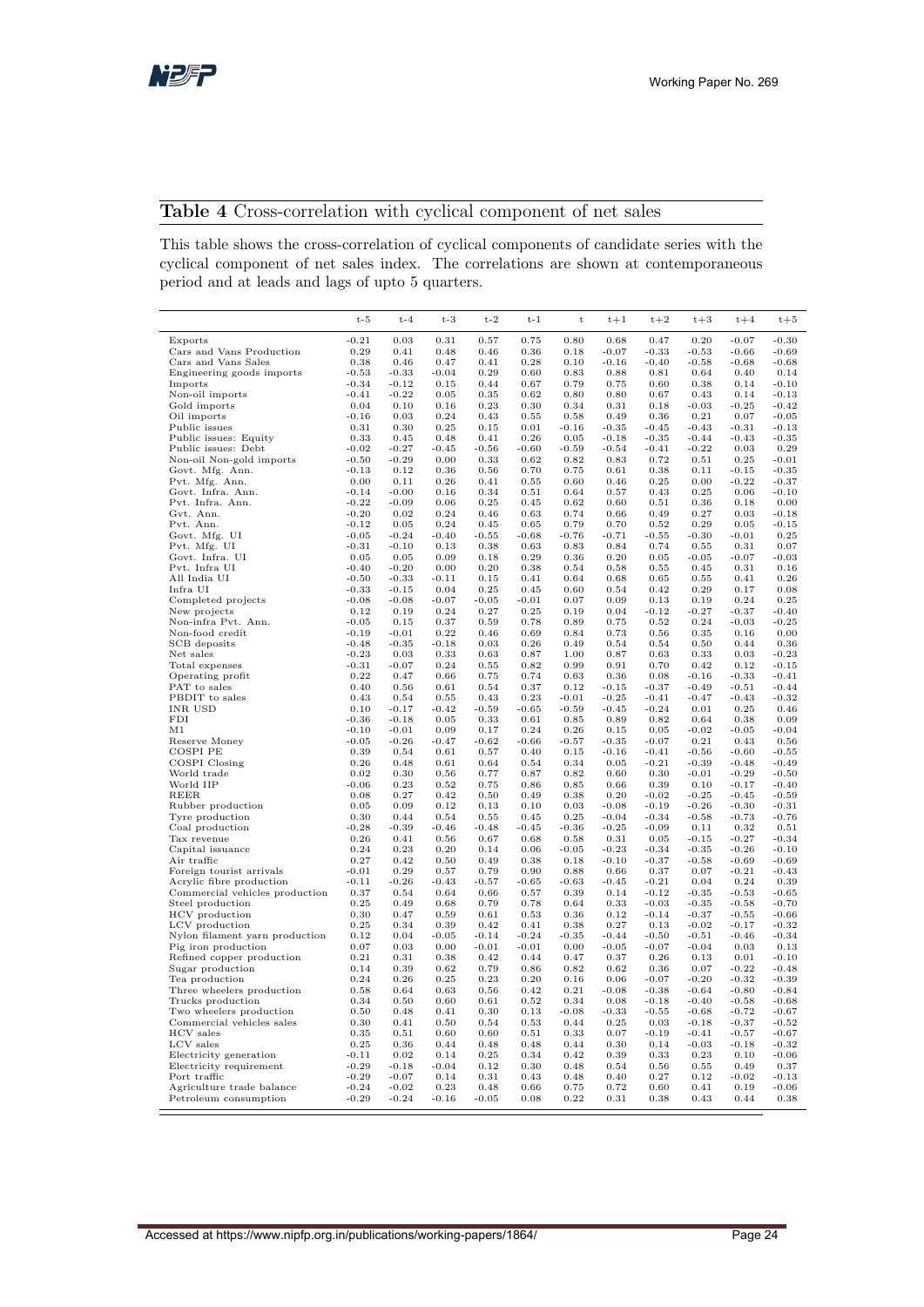#### <span id="page-25-0"></span>Table 5 Harding-Pagan Index of Concordance and correlation between state variables

This table shows the Harding-Pagan Index of Concordance. The Index of Concordance (IOC) shows the proportion of times the cyclical component of the reference series (net sales index) and the candidate series are in the same phase i.e. in recession or in expansion. We use the [Bry and Boschan](#page-31-11) [\(1971\)](#page-31-11) turning points algorithm to identify phases of expansion and recession. We report the correlation between the state variables of the candidate and the reference series  $(\hat{\rho}_{xy})$ . We also report p-values for the Heteroskedasticity-Autocorrelation (HAC) corrected t-statistics for  $\rho_{xy}$ .

| Variable                                     | IOC          | Correlation     | HP-tstat        | HP-pvalue    |
|----------------------------------------------|--------------|-----------------|-----------------|--------------|
| Exports                                      | 0.87         | 0.74            | 5.60            | 0.00         |
| Cars and Vans Production                     | 0.70         | 0.39            | 2.17            | 0.04         |
| Cars and Vans Sales                          | 0.66         | 0.30            | 1.59            | 0.12         |
| Engineering goods imports                    | 0.83         | 0.65            | 4.66            | 0.00         |
| Imports                                      | 0.81         | 0.61            | 3.87            | 0.00         |
| Non-oil imports                              | 0.81         | 0.61            | 4.95            | 0.00         |
| Gold imports                                 | 0.57         | 0.18            | 1.15            | 0.26         |
| Oil imports                                  | 0.72         | 0.43            | 2.58            | 0.01         |
| Public issues                                | 0.49         | $-0.01$         | $-0.03$         | 0.98         |
| Public issues: Equity<br>Public issues: Debt | 0.53<br>0.45 | 0.02<br>$-0.12$ | 0.10<br>$-0.58$ | 0.92<br>0.57 |
| Non-oil Non-gold imports                     | 0.83         | 0.66            | 5.43            | 0.00         |
| Govt. Mfg. Ann.                              | 0.74         | 0.49            | 2.73            | 0.01         |
| Pvt. Mfg. Ann.                               | 0.64         | 0.27            | 1.39            | 0.17         |
| Govt. Infra. Ann.                            | 0.77         | 0.52            | 2.90            | 0.01         |
| Pvt. Infra. Ann.                             | 0.72         | 0.44            | 2.59            | 0.01         |
| Gvt. Ann.                                    | 0.83         | 0.65            | 5.60            | 0.00         |
| Pvt. Ann.                                    | 0.70         | 0.39            | 2.07            | 0.04         |
| Govt. Mfg. UI                                | 0.47         | $-0.13$         | $-0.63$         | 0.53         |
|                                              | 0.68         | 0.34            | 2.03            | 0.05         |
| Pvt. Mfg. UI<br>Govt. Infra. UI              | 0.55         | 0.09            | 0.49            | 0.62         |
| Pvt. Infra UI                                | 0.51         | 0.04            | 0.22            | 0.83         |
| All India UI                                 | 0.72         | 0.43            | 3.13            | 0.00         |
| Infra UI                                     | 0.64         | 0.25            | 1.29            | 0.20         |
| Completed projects                           | 0.55         | 0.06            | 0.29            | 0.77         |
| Non-infra Pvt. Ann.                          | 0.66         | 0.30            | 1.59            | 0.12         |
| Non-food credit                              | 0.64         | 0.25            | 1.72            | 0.09         |
| SCB deposits                                 | 0.72         | 0.43            | 2.73            | 0.01         |
| Total expenses                               | 0.96         | 0.91            | 15.37           | 0.00         |
| Operating profit                             | 0.62         | 0.22            | 1.43            | 0.16         |
| PAT to sales                                 | 0.60         | 0.17            | 1.10            | 0.28         |
| PBDIT to sales                               | 0.36         | $-0.27$         | $-1.43$         | 0.16         |
| INR USD                                      | 0.32         | $-0.41$         | $-2.67$         | 0.01         |
| FDI                                          | 0.87         | 0.74            | 6.48            | 0.00         |
| M1                                           | 0.72         | 0.43            | 2.19            | 0.03         |
| Reserve Money                                | 0.26         | $-0.49$         | $-3.30$         | 0.00         |
| COSPI PE<br>COSPI Closing                    | 0.70<br>0.70 | 0.38<br>0.39    | 2.12<br>2.35    | 0.04<br>0.02 |
| World trade                                  | 0.83         | 0.65            | 5.18            | 0.00         |
| World IIP                                    | 0.85         | 0.69            | 6.39            | 0.00         |
| REER                                         | 0.62         | 0.27            | 1.53            | 0.13         |
| Rubber production                            | 0.70         | 0.39            | 2.15            | 0.04         |
| Tyre production                              | 0.81         | 0.61            | 4.46            | 0.00         |
| Coal production                              | 0.53         | 0.03            | 0.11            | 0.91         |
| Tax revenue                                  | 0.57         | 0.15            | 0.74            | 0.46         |
| Capital issuance                             | 0.53         | 0.07            | 0.38            | 0.70         |
| Air traffic                                  | 0.79         | 0.56            | 3.87            | 0.00         |
| Foreign tourist arrivals                     | 0.79         | 0.56            | 4.06            | 0.00         |
| Acrylic fibre production                     | 0.30         | $-0.40$         | $-2.15$         | 0.04         |
| Commercial vehicles production               | 0.68         | 0.33            | 1.81            | 0.08         |
| Steel production                             | 0.72         | 0.43            | 2.76            | 0.01         |
| HCV production                               | 0.68         | 0.33            | 2.34            | 0.02         |
| LCV production                               | 0.62         | 0.21            | 1.10            | 0.28         |
| Nylon filament yarn production               | 0.51         | $-0.04$         | $-0.16$         | 0.87         |
| Pig iron production                          | 0.45         | $-0.16$         | $-0.93$         | 0.35         |
| Refined copper production                    | 0.51         | 0.01            | 0.03            | 0.97<br>0.00 |
| Sugar production                             | 0.81<br>0.57 | 0.61<br>0.13    | 3.72<br>0.61    | 0.54         |
| Tea production<br>Three wheelers production  | 0.66         | 0.30            | 1.57            | 0.12         |
| Trucks production                            | 0.68         | 0.33            | 2.34            | 0.02         |
| Two wheelers production                      | 0.64         | 0.26            | 1.11            | 0.27         |
| Commercial vehicles sales                    | 0.64         | 0.25            | 1.35            | 0.18         |
| HCV sales                                    | 0.66         | 0.29            | 1.64            | 0.11         |
| LCV sales                                    | 0.57         | 0.12            | 0.60            | 0.55         |
| Electricity generation                       | 0.64         | 0.24            | 1.35            | 0.18         |
| Electricity requirement                      | 0.66         | 0.29            | 1.59            | 0.12         |
| Port traffic                                 | 0.66         | 0.36            | 2.22            | 0.03         |
| Agriculture trade balance                    | 0.72         | 0.43            | 2.38            | 0.02         |
| Petroleum consumption                        | 0.66         | 0.30            | 1.39            | 0.17         |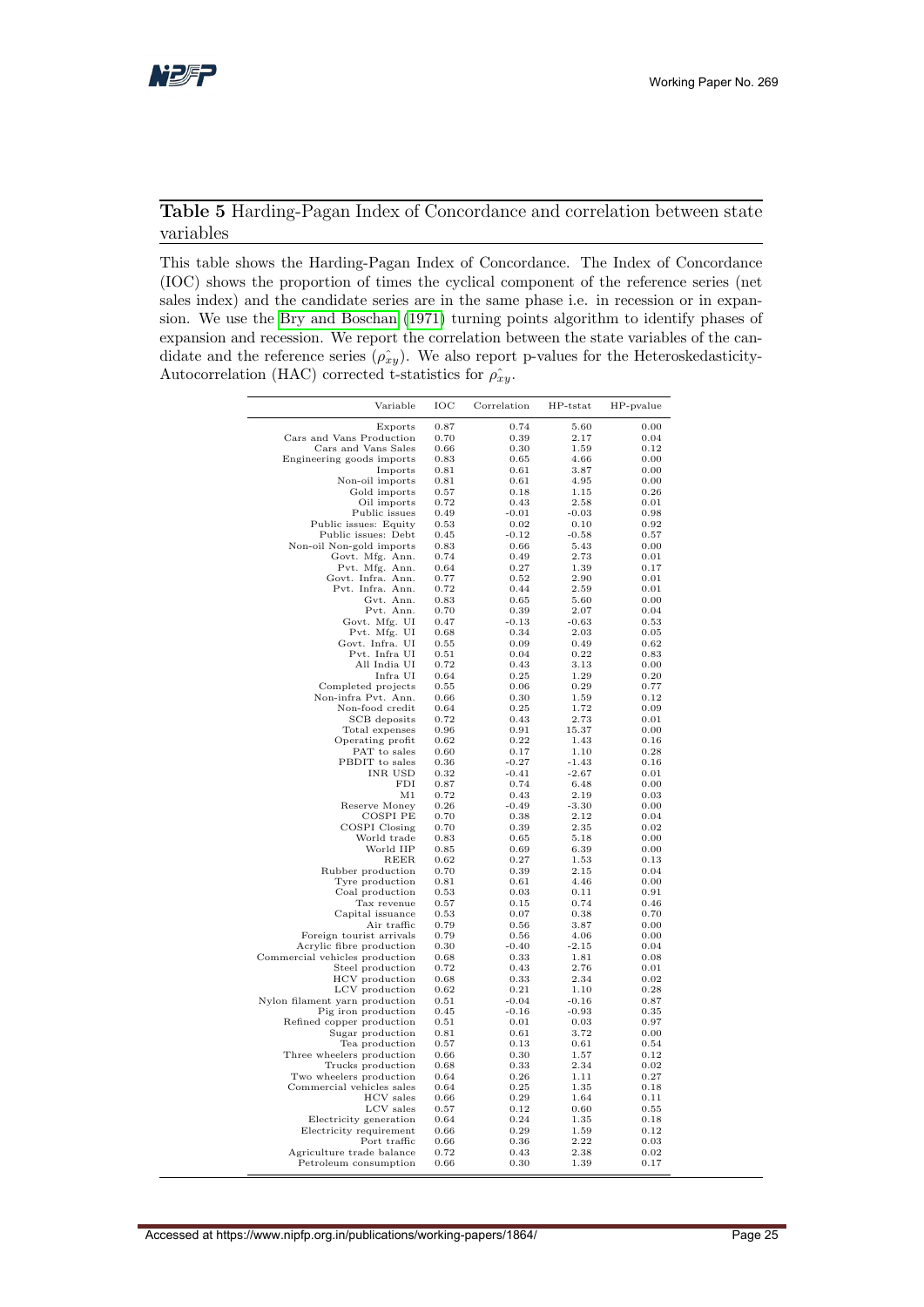

$$
\hat{v}_{t+h} = y_{t+h} - \hat{\beta}_0 - \hat{\beta}_1 y_t - \hat{\beta}_2 y_{t-1} - \hat{\beta}_3 y_{t-2} - \hat{\beta}_4 y_{t-3}
$$

are the cyclical component of the series.

### <span id="page-26-0"></span>D Christiano-Fitzgerald filter

Cycle extraction is a crucial step in the growth cycle approach. The class of band-pass filters translate the series in a frequency domain framework. In the frequency domain, we can treat the series as a construction of sine waves of different wave length. The trend part of the series is comprised by the low frequency (high wave length) sine waves, whereas the noise is formed by a set of high frequency sine waves [\(OECD, 2016\)](#page-33-11).

Once we have the series in the frequency domain, we can single out the cycles we are interested in, and eliminate the components whose wave length is too long (trend) or too short (noise). The category of band-pass filters help in extracting cycles of a chosen frequency [\(Christiano and Fitzgerald, 2003;](#page-31-9) [Baxter and King, 1999\)](#page-31-8). The de-trending methods need to be aligned with the chosen business cycle frequency or periodicity.

The cyclical component in Christiano-Fitzgerald filter is calculated as follows:  $c_t = B_0 y_t + B_1 y_{t+1} + \dots + B_{T-1-t} y_{T-1} + B_{T-t}^{\sim} y_T + B_1 y_{t-1} + \dots + B_{t-2} y_2 + B_{t-1}^{\sim} y_1$ where  $B_j = \frac{\sin(jb) - \sin(ja)}{\pi j}$ ,  $j \ge 1$ , and  $B_0 = \frac{b-a}{\pi}$  $\frac{-a}{\pi}, a = \frac{2\pi}{p_u}$  $rac{2\pi}{p_u}, b = \frac{2\pi}{p_l}$  $p_l$ 

$$
\tilde{B}_k = -\frac{1}{2}B_0 - \sum_{i=1}^{k-1} B_i
$$

Where the parameters  $p_u$  and  $p_l$  are the cut-off cycle length and  $c_t$  is the cyclical component.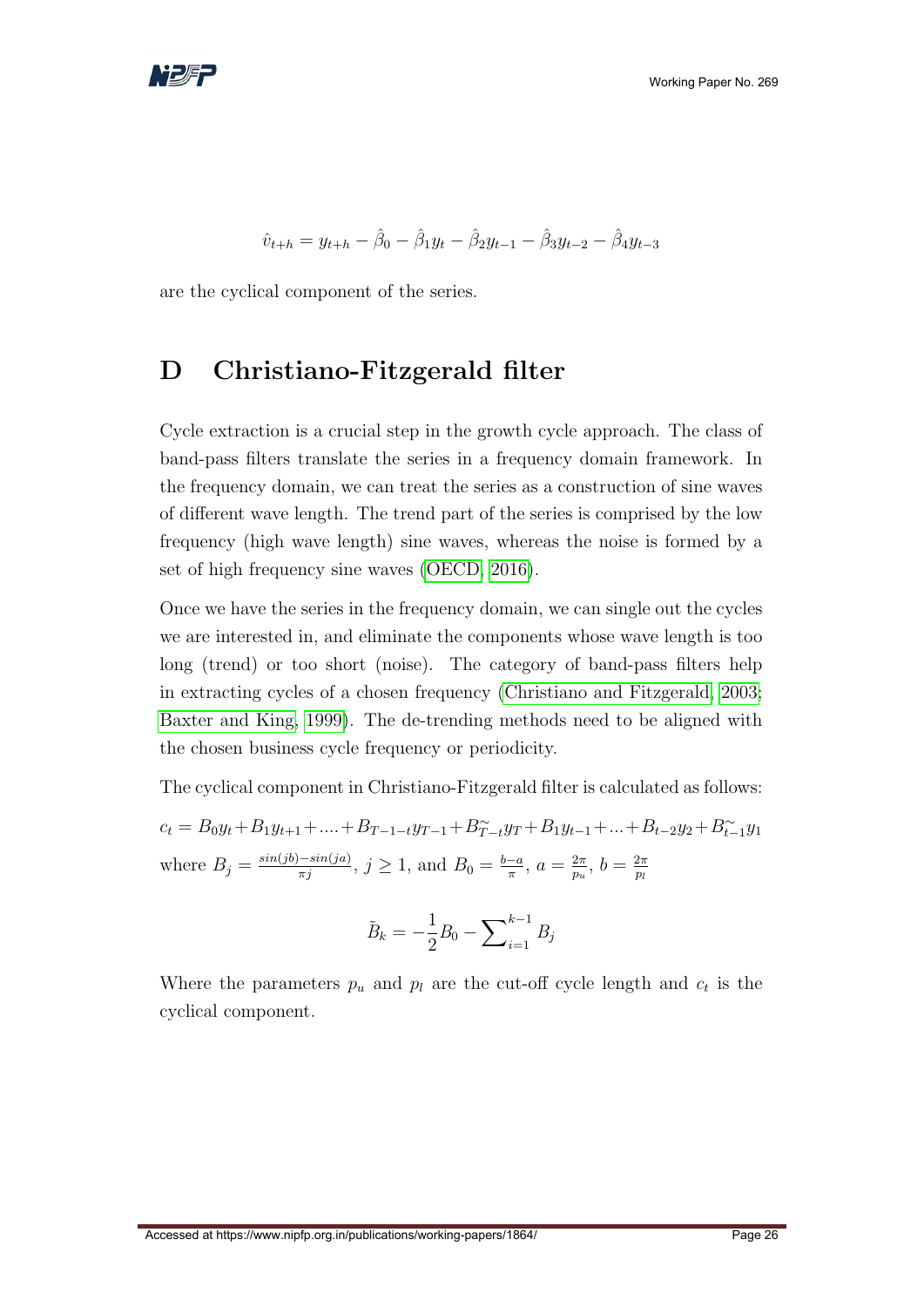

## <span id="page-27-0"></span>E Detection of turning points

The Bry-Boschan (BB) and Harding Pagan (HP) algorithms find the turning points as follows:

- The data is smoothed after outlier adjustment by constructing shortterm moving averages.
- The preliminary set of turning points are selected for the smoothed series subject to the criterion described later.
- In the next stage, turning points in the raw series is identified taking results from smoothed series as the reference.

The identification of turning point dates is done subject to the following rules:

- The first rule states that the peaks and troughs must alternate.
- The second step involves the identification of local minima (troughs) and local maxima (peaks) in a single time series, or in  $y_t$  after a log transformation.
- Peaks are found where  $y_s$  is larger than k values of  $y_t$  in both directions.
- Troughs are identified where  $y_s$  is smaller than k values of  $y_t$  in both the directions.
- [Bry and Boschan](#page-31-11) [\(1971\)](#page-31-11) suggested the value of  $k$  as 5 for monthly frequency which [Harding and Pagan](#page-32-9) [\(2002\)](#page-32-9) transformed to 2 for quarterly series.
- Censoring rules are put in place for minimum duration of phase (from peak to trough or trough to peak) and for a complete cycle (from peak to peak or from trough to trough).
- Harding and Pagan identify minimum duration of a phase to be 2 quarters and the minimum duration of a complete cycle to be 5 quarters.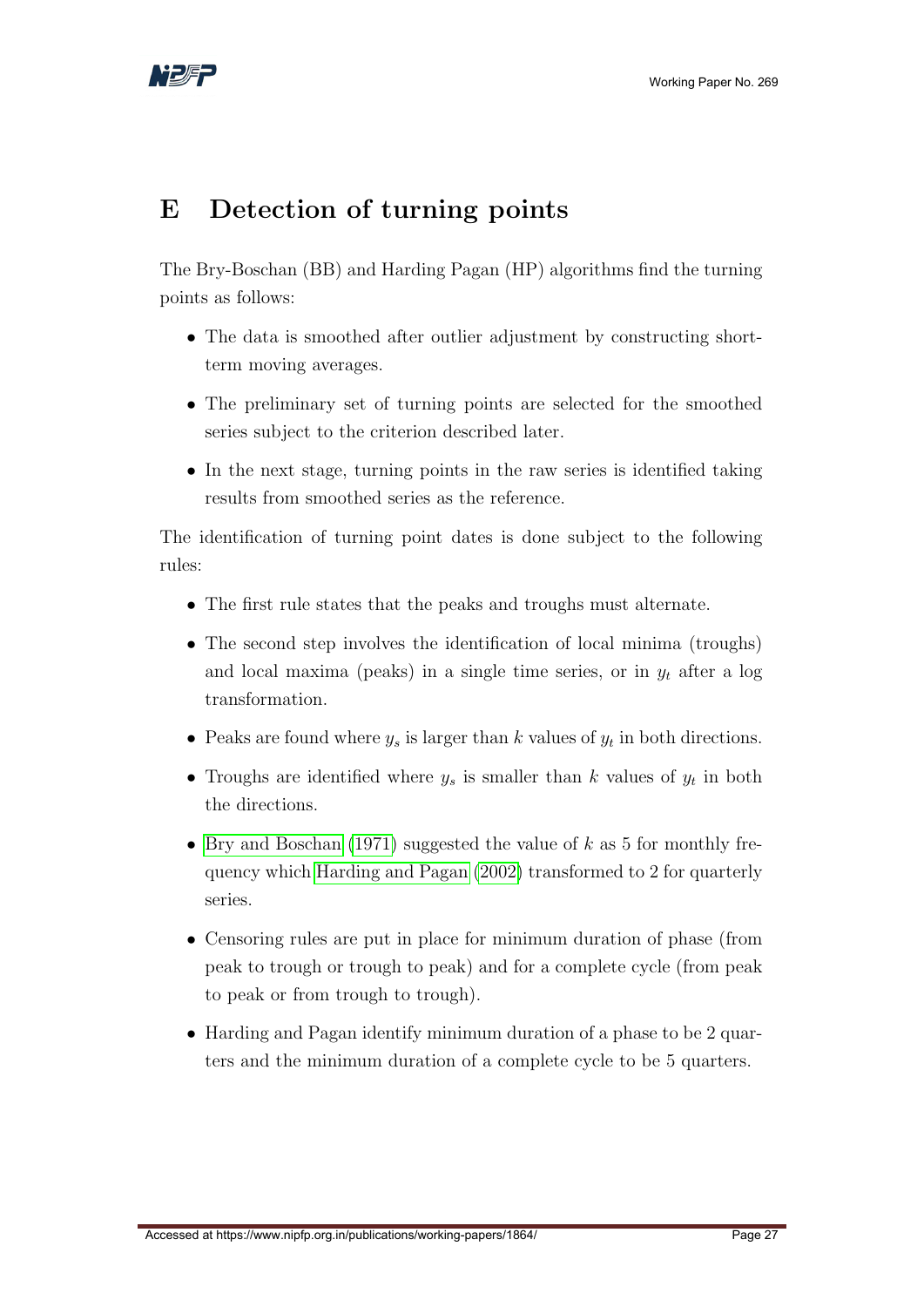

- For monthly data, the minimum duration is 5 months and 15 months for phase and cycle respectively.
- The identification of turning points is avoided at extreme points.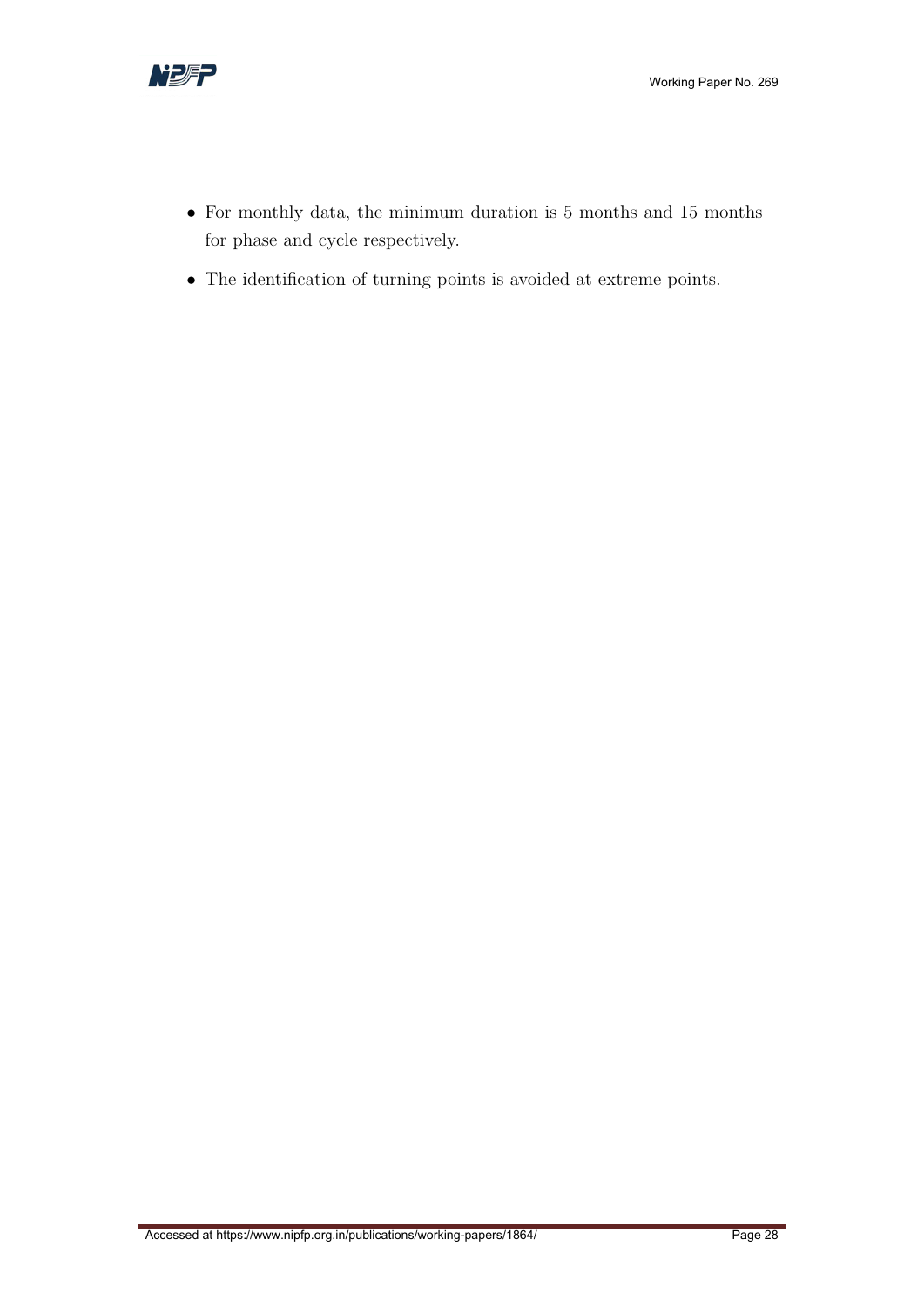# <span id="page-29-0"></span>F List of variables

This table shows the list of variables considered for identification of coincident series.

| Variables                                       | Source                                                                            |
|-------------------------------------------------|-----------------------------------------------------------------------------------|
| Merchandise exports<br>Cars and Vans Production | Ministry of Trade & Commerce<br>Society of Indian Automobile Manufacturers (SIAM) |
| Cars and Vans Sales                             | <b>SIAM</b>                                                                       |
| Engineering goods imports                       | Ministry of Trade & Commerce                                                      |
| Imports                                         | Ministry of Trade & Commerce                                                      |
| Non-oil imports                                 | Ministry of Trade & Commerce                                                      |
| Gold imports                                    | Ministry of Trade & Commerce                                                      |
| Oil imports                                     | Ministry of Trade & Commerce                                                      |
| Public issues                                   | <b>SEBI</b>                                                                       |
| Public issues: Equity                           | <b>SEBI</b>                                                                       |
| Public issues: Debt                             | <b>SEBI</b>                                                                       |
| Non-oil Non-gold imports                        | Ministry of Trade & Commerce                                                      |
| Govt. Mfg. Announced                            | CMIE Capex                                                                        |
| Pvt. Mfg. Announced                             | CMIE Capex                                                                        |
| Govt. Infra. Announced                          | CMIE Capex                                                                        |
| Pvt. Infra. Announced                           | CMIE Capex                                                                        |
| Gvt. Announced                                  | CMIE Capex                                                                        |
| Pyt. Announced                                  | CMIE Capex                                                                        |
| Govt. Mfg. Under Implementatation               | CMIE Capex                                                                        |
| Pvt. Mfg. Under Implementatation                | CMIE Capex                                                                        |
| Govt. Infra. Under Implementatation             | CMIE Capex                                                                        |
| Pvt. Infra Under Implementatation               | <b>CMIE</b> Capex                                                                 |
| All India Under Implementatation                | <b>CMIE</b> Capex                                                                 |
| Infra Under Implementatation                    | CMIE Capex                                                                        |
| Completed projects                              | <b>CMIE</b> Capex                                                                 |
| New projects                                    | <b>CMIE</b> Capex                                                                 |
| Non-infra Pvt. Announced                        | <b>CMIE</b> Capex                                                                 |
| Non-food credit                                 | <b>RBI</b>                                                                        |
| SCB deposits                                    | <b>RBI</b>                                                                        |
| Net sales                                       | <b>CMIE Prowess</b>                                                               |
| Total expenses                                  | <b>CMIE Prowess</b>                                                               |
| Operating profit                                | <b>CMIE Prowess</b>                                                               |
| Export income                                   | <b>CMIE Prowess</b>                                                               |
| PAT to sales                                    | <b>CMIE Prowess</b>                                                               |
| PBDIT to sales                                  | <b>CMIE Prowess</b>                                                               |
| <b>INR USD</b>                                  | <b>RBI</b>                                                                        |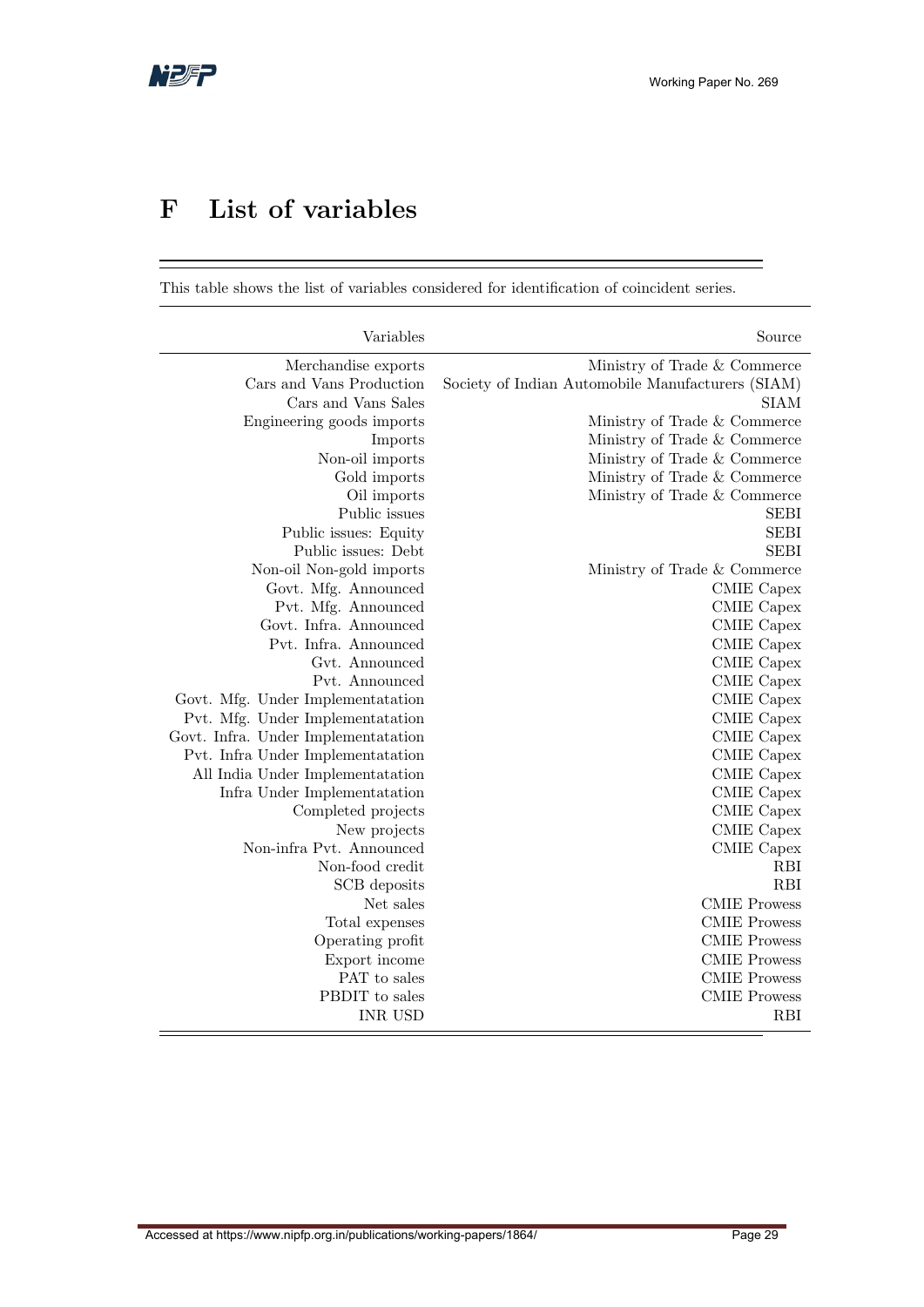

### Table 6 List of variables

| Variable                       | Source                                              |
|--------------------------------|-----------------------------------------------------|
| <b>FDI</b>                     | DIPP, Ministry of Commerce                          |
| M1                             | <b>RBI</b>                                          |
| Reserve Money                  | <b>RBI</b>                                          |
| <b>COSPI PE</b>                | <b>CMIE EO</b>                                      |
| <b>COSPI</b> Closing           | <b>CMIE EO</b>                                      |
| World trade                    | CPB Netherlands Bureau for Economic Policy Analysis |
| World IIP                      | CPB Netherlands Bureau for Economic Policy Analysis |
| <b>REER</b>                    | <b>BIS</b>                                          |
| Rubber production              | <b>CMIE IAS</b>                                     |
| Tyre production                | <b>CMIE IAS</b>                                     |
| Coal production                | <b>CMIE IAS</b>                                     |
| Tax revenue                    | Ministry of Finance                                 |
| Capital issuance               | <b>CMIE EO</b>                                      |
| Air traffic                    | <b>CMIE EO</b>                                      |
| Foreign tourist arrivals       | <b>CMIE EO</b>                                      |
| Acrylic fibre production       | <b>CMIE IAS</b>                                     |
| Commercial vehicles production | <b>SIAM</b>                                         |
| Steel production               | <b>CMIE IAS</b>                                     |
| HCV production                 | <b>SIAM</b>                                         |
| LCV production                 | <b>SIAM</b>                                         |
| Nylon filament yarn production | <b>CMIE IAS</b>                                     |
| Pig iron production            | <b>CMIE IAS</b>                                     |
| Refined copper production      | <b>CMIE IAS</b>                                     |
| Sugar production               | <b>CMIE IAS</b>                                     |
| Tea production                 | <b>CMIE IAS</b>                                     |
| Three wheelers production      | <b>SIAM</b>                                         |
| Trucks production              | <b>SIAM</b>                                         |
| Two wheelers production        | <b>SIAM</b>                                         |
| Commercial vehicles sales      | <b>SIAM</b>                                         |
| <b>HCV</b> sales               | <b>SIAM</b>                                         |
| LCV sales                      | <b>SIAM</b>                                         |
| Electricity generation         | Central Electricity Authority                       |
| Electricity requirement        | Central Electricity Authority                       |
| Port traffic                   | <b>CMIE EO</b>                                      |
| Agriculture trade balance      | <b>CMIE EO</b>                                      |
| Credit-Deposit ratio           | <b>RBI</b>                                          |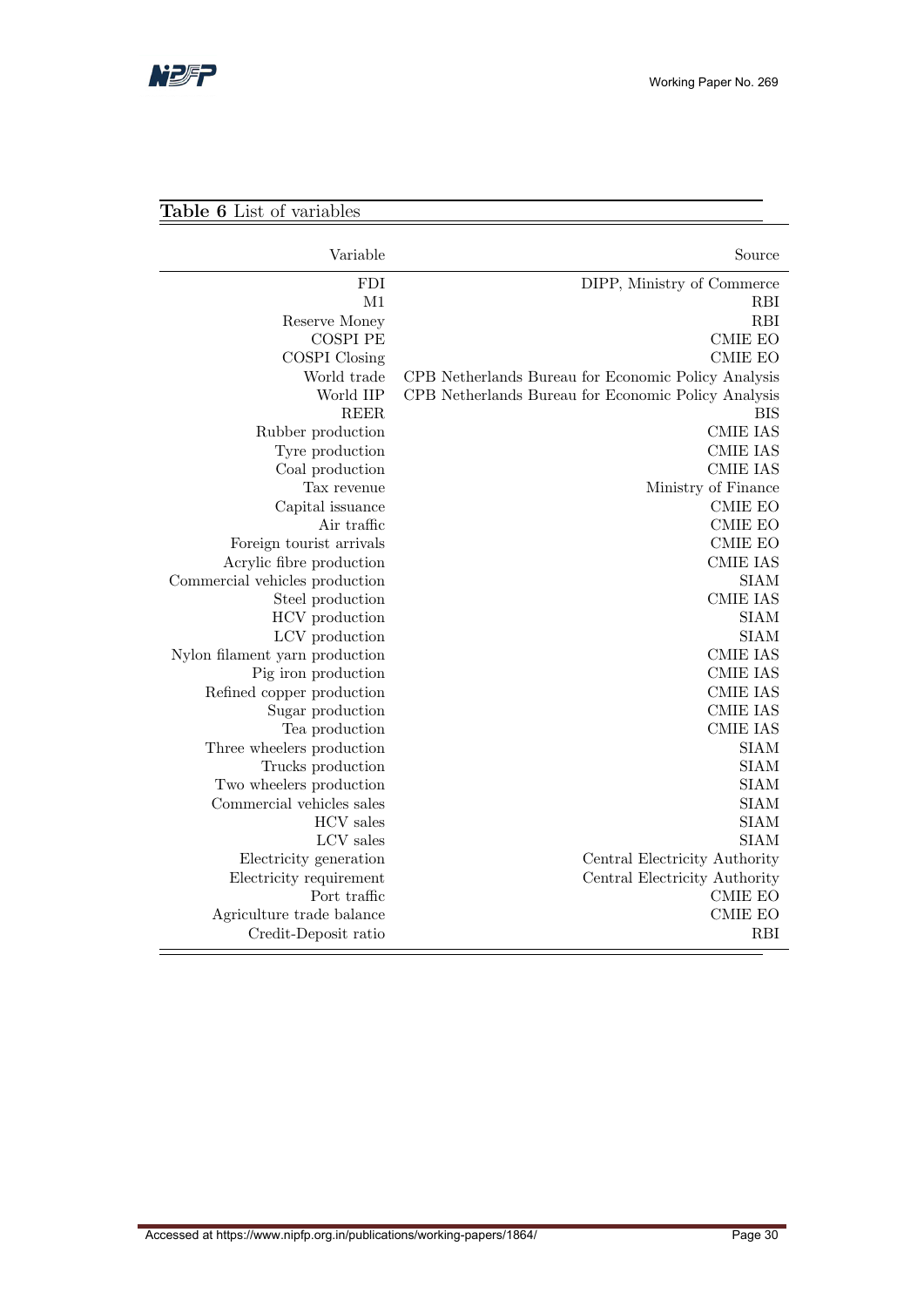

### References

- <span id="page-31-10"></span>Agresti, A. M. and B. Mojon (2001, December). Some stylised facts on the Euro area business cycle. Working Paper Series 0095, European Central Bank.
- <span id="page-31-8"></span>Baxter, M. and R. King (1999). Measuring business cycles: Approximate bandpass filters for economic time series. Review of Economics and Statistics 81 (4), 575–593.
- <span id="page-31-0"></span>Bhattacharya, R., R. Pandey, I. Patnaik, and A. Shah (2016, 01). Seasonal adjustment of Indian macroeconomic time-series. Working Papers 16/160, National Institute of Public Finance and Policy.
- <span id="page-31-11"></span>Bry, G. and C. Boschan (1971). Cyclical Analysis of Time Series: Selected Procedures and Computer Programs. National Bureau of Economic Research.
- <span id="page-31-7"></span>Burns, A. F. and W. C. Mitchell (1946). Measuring Business Cycles. National Bureau of Economic Research.
- <span id="page-31-1"></span>Chitre, V. (2001, 01). Indicators of business recessions and revivals in India: 1951- 1982. Indian Economic Review 36 (1), 79–105.
- <span id="page-31-9"></span>Christiano, L. and T. Fitzgerald (2003). The band pass filter. International Economic Review  $44(2)$ , 435-465.
- <span id="page-31-12"></span>Conference Board (2000). Business Cycle Indicators Handbook. The Conference Board, USA.
- <span id="page-31-4"></span>de Cabo Verde, B. (2012). A quarterly coincident indicator for the Cape Verdean economy. Working Papers 13, Bank of Cape Verde.
- <span id="page-31-6"></span>Dua, A., P. Mukherjee, R. Pandey, I. Patnaik, P. Sinha, and A. Shah (2013). A better output proxy for the Indian economy. The Leap Blog.
- <span id="page-31-2"></span>Dua, P. and A. Banerji (1999). An index of coincident economic indicators for the Indian economy. Journal of Quantitative Economics 15, 177–201.
- <span id="page-31-3"></span>Dua, P. and A. Banerji (2001, 01). An indicator approach to business and growth rate cycles: The case of India. *Indian Economic Review 36*(1), 55–78.
- <span id="page-31-5"></span>Dua, P. and A. Banerji (2006, August). Business cycles in India. Working papers 146, Centre for Development Economics, Delhi School of Economics.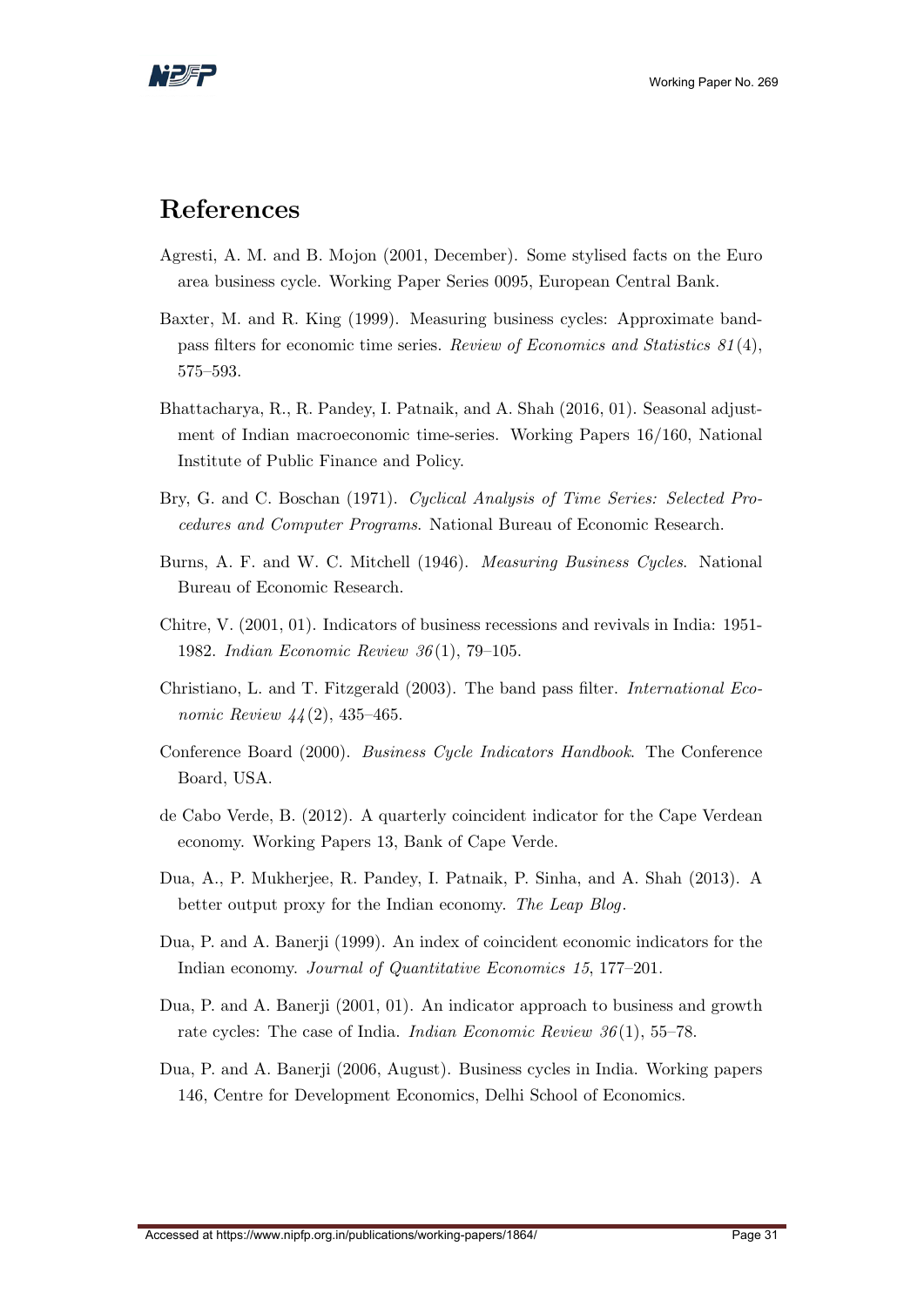

- <span id="page-32-4"></span>EPW (2015, 14). New series of national accounts: A review. Economic and Political Weekly Vol. 50 (Issue No. 7).
- <span id="page-32-0"></span>Ghate, C., R. Pandey, and I. Patnaik (2013). Has India emerged? Business cycle stylised facts from a transitioning economy. Structural Change and Economic Dynamics  $24 (C)$ , 157–172.
- <span id="page-32-2"></span>Gillitzer, C., J. Kearns, and A. Richards (2005). The Australian business cycle: A coincident indicator approach. In C. Kent and D. Norman (Eds.), The Changing Nature of the Business Cycle. Reserve Bank of Australia.
- <span id="page-32-3"></span>Graff, M. and R. Etter (2004). Coincident and leading indicators of manufacturing industry: Sales, production, orders and inventories in Switzerland. OECD Journal of Business Cycle Measurement and Analysis 1(1), 109–131.
- <span id="page-32-6"></span>Hamilton, J. D. (2017). Why you should never use the Hodrick-Prescott filter. The Review of Economics and Statistics.
- <span id="page-32-9"></span>Harding, D. and A. Pagan (2002, 03). Dissecting the cycle: a methodological investigation. Journal of Monetary Economics  $49(2)$ , 365–381.
- <span id="page-32-10"></span>Harding, D. and A. Pagan (2006, 05). Synchronization of cycles. Journal of Econometrics 132 (1), 59–79.
- <span id="page-32-5"></span>Hodrick, R. J. and E. C. Prescott (1997, 02). Postwar U.S. business cycles: An empirical investigation. Journal of Money, Credit and Banking  $29(1)$ , 1–16.
- <span id="page-32-8"></span>Iacoviello, M. (2001, August). Short-term forecasting: Projecting Italian GDP one quarter to two years ahead. IMF Working Papers 01/109, International Monetary Fund.
- <span id="page-32-7"></span>King, R. G. and M. W. Watson (1996, 02). Money, prices, interest rates and the business cycle. Review of Economics and Statistics 78 (1), 35–53.
- <span id="page-32-11"></span>Klein, P. A. and G. H. Moore (1985, 03). Developing growth cycle chronologies for market-oriented countries. In Monitoring Growth Cycles in Market-Oriented Countries: Developing and Using International Economic Indicators, NBER Chapters, pp. 29–69. National Bureau of Economic Research, Inc.
- <span id="page-32-1"></span>Mall, O. (1999). Composite index of leading indicators for business cycles in India. RBI Occasional Papers  $20(3)$ , 373-414.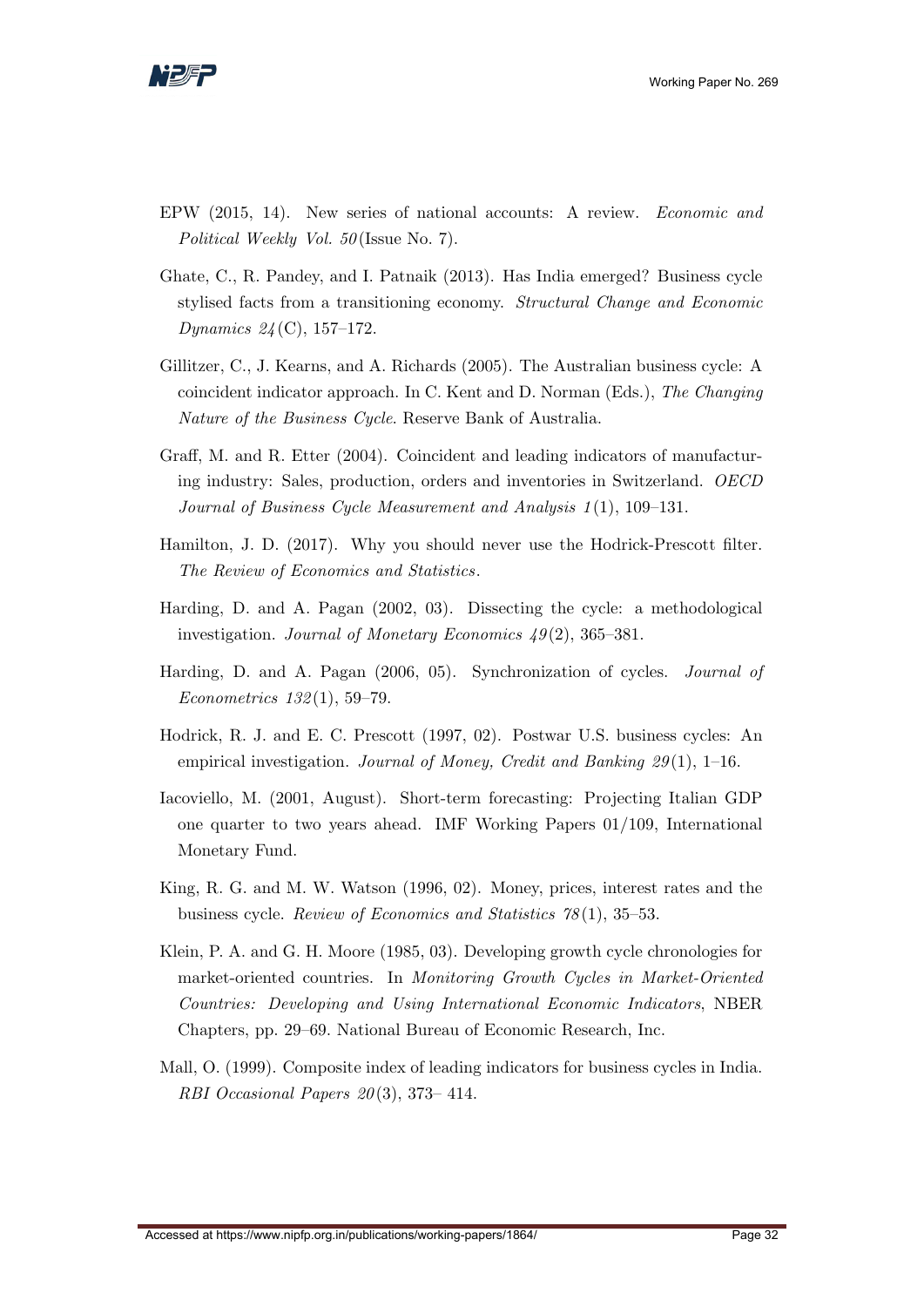

- <span id="page-33-7"></span>Mongardini, J. and T. Saadi-Sedik (2003). Estimating indexes of coincident and leading indicators: An application to Jordan. IMF Working Papers 03/170, International Monetary Fund.
- <span id="page-33-9"></span>Nagaraj, R. (1999, 06). How good are India's industrial statistics? Economic and Political Weekly  $34(6)$ .
- <span id="page-33-10"></span>Nagaraj, R. (2002, 09). How to improve India's industrial statistics. Economic and Political Weekly 37(10).
- <span id="page-33-4"></span>Nagaraj, R. (2015, 03). Seeds of doubt on new GDP numbers: Private corporate sector overestimated? Economic and Political Weekly Vol. 50 (Issue No. 13).
- <span id="page-33-11"></span>OECD (2016, 06). OECD composite leading indicators: Turning points of reference series and component series. Technical report, OECD.
- <span id="page-33-1"></span>Pandey, R., I. Patnaik, and A. Shah (2017). Dating business cycles in India. Indian Growth and Development Review  $10(1)$ , 32–61.
- <span id="page-33-2"></span>Pandey, R., I. Patnaik, and A. Shah (2019). Business cycle measurement in India. In Business Cycles in BRICS, pp. 121–152. Springer.
- <span id="page-33-0"></span>Patnaik, I. and R. Sharma (2002). Business cycles in the Indian economy. Margin 35, 71–80.
- <span id="page-33-8"></span>RBI (2006). Leading indicators for the Indian economy. Technical report, Reserve Bank of India.
- <span id="page-33-5"></span>Sapre, A. and P. Sinha (2016, August). Some areas of concern about Indian Manufacturing Sector GDP estimation. Working Papers 16/172, National Institute of Public Finance and Policy.
- <span id="page-33-6"></span>Sengupta, R. (2015, 09). The great Indian GDP measurement controversy. The Leap Blog.
- <span id="page-33-3"></span>Shah, A. (2008). New issues in macroeconomic policy. Business Standard India, 26–54.